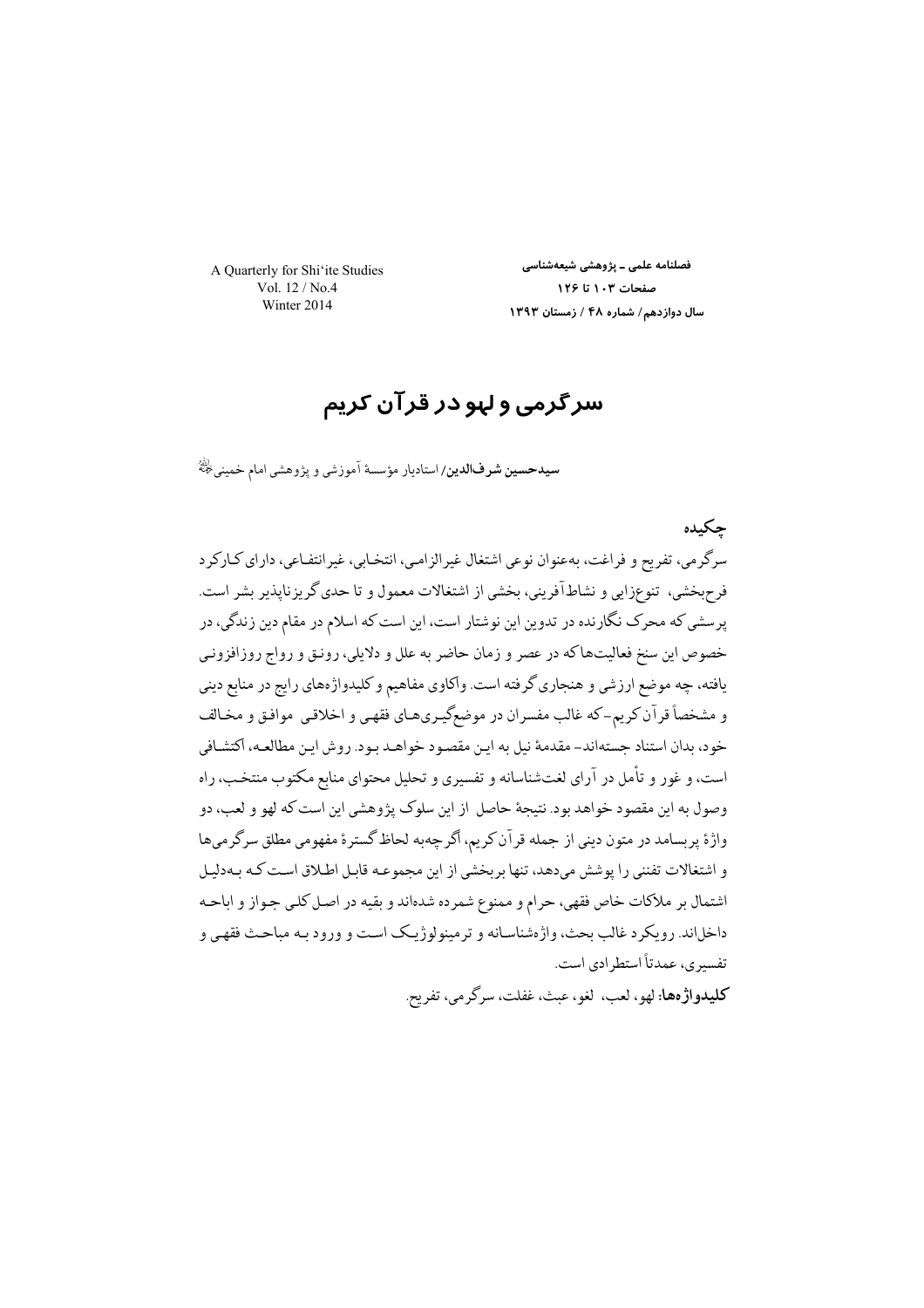#### مقدمه

اهل نظر واقفاند كه در منابع ديني (منـابع درجـهٔ اول) و پيـرو آن در منـابع معرفـت دينـي (منـابع درجهٔ دوم)، مفاهیم و واژگان متعددی در معرفی اشتغالات سـرگرمکننـده و تفریحـی بـهکـار رفتـه است. برخي از مفاهيم به كار رفته همچون لهو، لعب، لغـو، تفـريح و تفـنن، عـام و نـاظر بـه همـهٔ مصاديقاند و برخي همچون طنز، مزاح، شطرنج، زفن (رقص) و غنا، خاص و ناظر به برخي ديگر از مصاديق|ند؛ پر خي همچون ملاهي (آلات موسيقي)، مز امير (سـاز ها)، طبـول (دهـلهـا)، او تـار و دفوف، ناظر به ابزارها و آلات ایجاد سرگرمی در گذشته، و برخی همچون ضحک، تبسم، فـرح، سرور، ابتهاج، التذاذ و حظ، نـاظر بـه آثـار و نتـايج روانـي منبعـث از اشـتغالات سـرگرمكننـده و تفريحياند. آنچه بيشتر با اقتضائات اين مطالعه و اهداف منظورآن تناسب دارد، بررسي مفـاهيم عام و عناوین کلی و جامعی است که صراحتاً و تلویحاً در همهٔ مواضعی که بـا رویکـرد فقهـی بـه موضوع اتخاذ شدهاند انعكاس دارند. عامترين عناوين واسطى كه معمولاً بهتبـع و پـس از تعلـق آن، موضع فقهي متناسب اتخاذ مىگردد و غالباً هنگام تشريح ديدگاه موافق يا مخالف شرع، بدان استناد مي شود و اساساً تعيين و تنقيح حـوزة معنـايي آنهـا در روشـن شـدن موضـع ديـن نقـش مهمـي دارد، عناوين پنجگانهٔ قرآني، لهو، لعب، لغو، باطل (= عبث) و قول زور ميباشند. در بحث لغـتشناسـانهٔ ييش گفته، به توضيح لغوي اين واژگان پرداخته ميشود. در اين بخش، سعي خواهد شد بـا الهـام از دیدگاههای مفسران و فقها، چگونگی انـدراج سـرگرمی و تفـریح بـهعنـوان نـوعی اشـتغال ارادی و اختیاری، و قاعدتاً پذیرای احکام وضعی وتکلیفی، تحت عناوین یادشده، بحث و بررسی شود. از اين ميان، واژه و عنوان «لهو» كه ظاهراً به لحاظ فقهي، موقعت حكمي مشخص تيري دارد، بيش از عناوین دیگر کانون توجه قرار گرفته است. لازم بهذکر است که برخی از دیدگاههای ارائهشـده در ذيل، بيش از آنكه به حوزة مفهومي و تعيين قلمرو معنـايي ايـن واژگـان معطـوف باشـند، بـه بيـان شاخصها و ارائهٔ تعریف عملیاتی از آنها ناظرند.

برخي از مفسران، از تحليل آياتي كه افعال الهي را به «حق» توصيف ميكنند و متقـابلاً آيـاتي كه لهو و لعب و باطل و عبث را از افعال الهي نفي مي نمايند، به اين نتيجه رسيدهاند كه لهو و لعب و عيث و باطل در برابر «حق» قرار ميگيرند؛ و واژهٔ حق، آنگاه كه درپارهٔ افعـال بـهكـار رود، بـه معناي كار خر ديسند، متناسب با شأن و كمالات فاعـل، و داراي هـدف حكيمانـه اسـت. ازايـن,رو،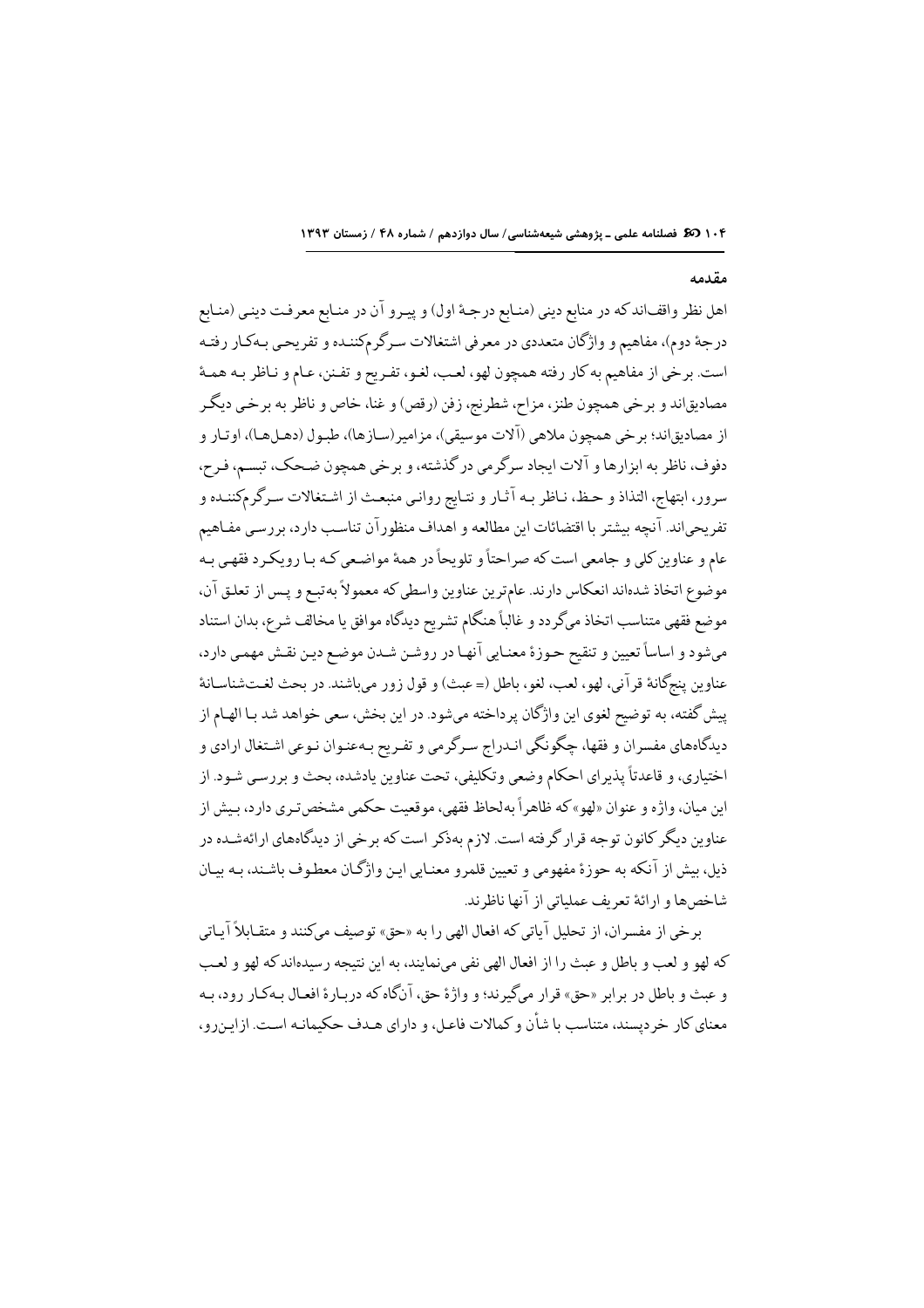معناي مشترک اين چهار واژه، فعل و عمل فاقد هدف حکيمانه و خردپسند است. (مصباح يـزدي، ۱۳۸۴، ص۱۶۱–۱۶۴) تعیین قلمرو معنایی این مفاهیم و نسبت آنها بـا مقولـهٔ سـرگرمی، نیازمنـد طرح مباحث تفصیلی و بیان دیدگاههای مختلف است که بـهدلیـل ضـیق مجـال، بـه اجمـالی از آن، متناسب با اقتضای موضوع پر داخته می شود.

ازاینرو، کاوش مضمونی و تعیین قلمرو معنایی این مفاهیم و نسبت آنها بـا مفـاهیم رایـج در ادييات علمي اين حوزه، بهويژه در جامعهشناسي فراغت، و نيز ميزان انطباق آنها بر سرگر مي هـاي رايج، تمهيدي گريزناپذير بهنظر مىرسد. نظر به معلوميت حكم فقهي مصاديق منـدرج تحـت ايـن مفاهيم، شفافسازي قلمرو مفهومي ميتواند در بسط بيمورد دايرة اطلاق، و تسري حكم مربوط، بهويژه در خصوص واژهٔ لهو و حکم حرمت آن، دستکم در برخي مصاديق، ترديد ايجادکنـد. در ادامهٔ این بخش، ابتدا به واکاوی این مفاهیم از منظر لغتشناسانه، و در بخش بعـد بـا محوریـت قرآن کریم به کاوش مفاهیم بهکار رفته در این مـتن مقـدس، از دیـدگاه تفسـیری و تـا حـدی فقهـی یر داخته شده است.

۱. رویکرد لغتشناسانه به مفاهیم دال بر سرگرمی

بعليكي، لغت شناس تطبيقي عرب، در كتاب معيروف المورد، «قياموس عربي–انكلييزي»، «لهو و لعب» عربي را معادل واژةهاي / Amusement / entertainment / diversion / distraction pastime / fun / play، که اصلیترین واژههای معـرف سـرگرمی و برخـی مصـادیق شـایع آن در دیکشنریها، دائرةالمعارفها و منابع انگلیسی زباناند، قرار داده است. وی در موضعی دیگر، در مقام ذكر معادلهاي واژة عربي «ترويح عن النفس» يا «تفريح»، مجدداً به برخي از واژگان رايج اين / diversion / distraction / entertainment / amusement / Recreation )i 6^ fun اشاره كرده است. (البعلبكي، ١٩٩٠م، ص٣١٢ و ٩٢٧)

اين معادلسازي نشـان مـىدهـد كـه شـيب ذهنـي غالـب انديشـمندان مسـلمان، اعـم از قـدما و معاصران، به اندراج مطلق سرگرمي تحت دو عنـوان كليـدي بـه كـار رفتـه در قـرآن، يعنـي «لهـو و لعب»، چندان هم بيءناسبت نيست. در ادامه به ذكر معاني لغوي و فقهاللغوي ايـن دو واژه اشـاره می شو د: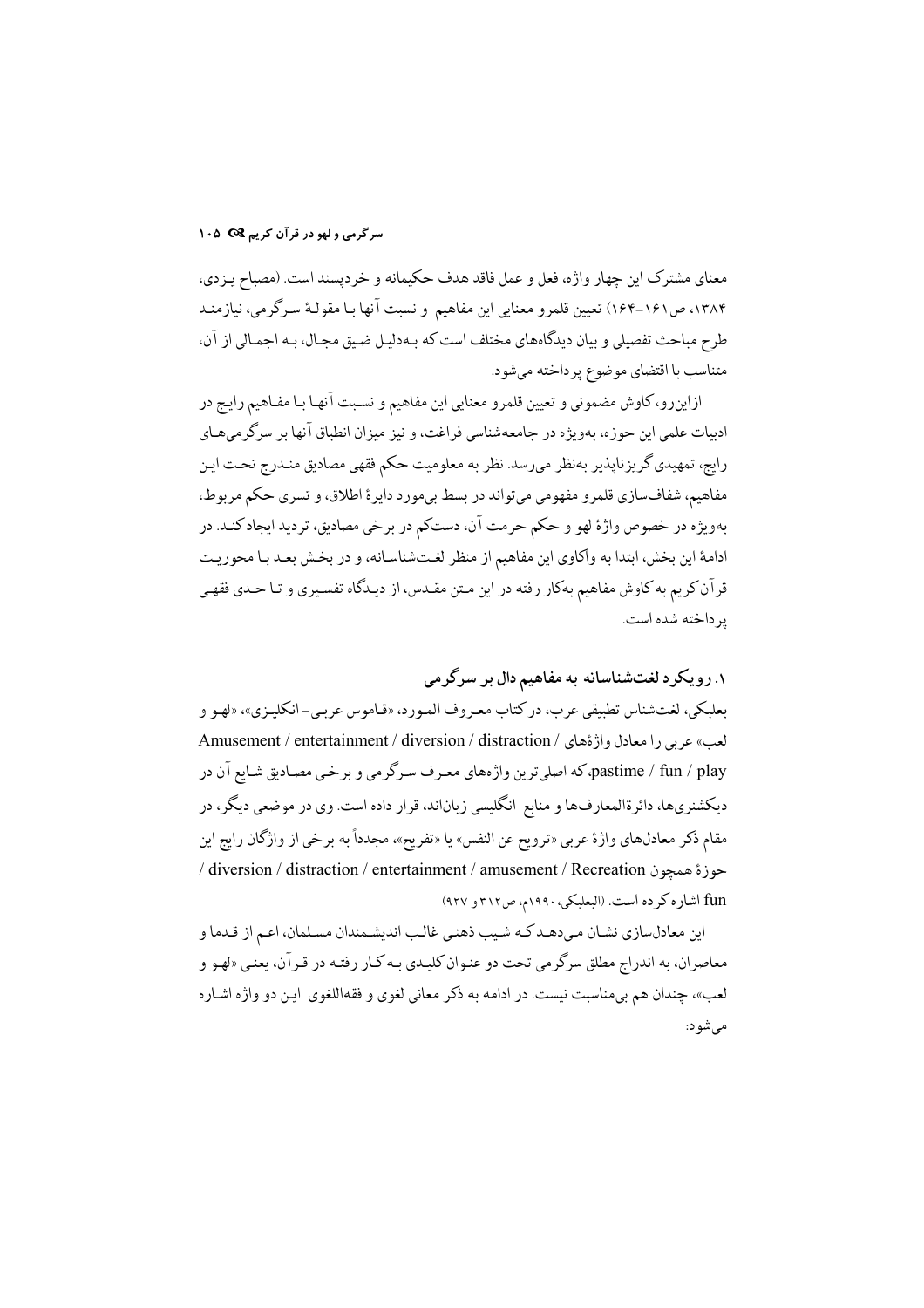لهو/ اللهو: هر چيزي است كه انسان بدان لـذت يابـد و خـوش گـر دد؛ ولـي گـذرا باشـد. (جرجـاني، ۱۴۰۸ق، ص۱۹۴) چیزی که انسان را از امور مهم و اساسی باز دارد یا هر چیزی که انسـان بتوانـد از آن، لذت و تمتع ببرد. (راغب، ۱۴۱۶ق، ص۷۴۸) لهـو در لغـت چيـزي اسـت كـه تـو را از روي هـوا و هوس یا سرمستی و خوشی، بهخود مشغول دارد و از امر دیگر منصرف گرداند. (فراهیدی، ۱۴۱۰ق، ج۴، ص٨٧) لهو آن است كه انسان با اشتغال به كارهاي باطل، ازياد خدا غافل شـود. (الطريحي، ج۴، ص١٤٧) چيزي كه در آن، ميل و التذاذ بدون توجه به حصول نتيجه،وجود داشـته باشـد. (مصطفوي، ۱۳۸۵، ج۱۰، ص۲۷۳) لهو چیزی است که موجب استمتاع شود. دنیا را نیز به اعتبار زینتهای قابل استمتاعش «لهو» گفتهاند. مراد از «لهو الحديث» مذموم در قرآن كريم (لقمان،ع) اخبار، حكايـات و اطلاعات لذتبخش و در عين حال غيرمفيدي است كه افراد بـه انگيـزههـاي مختلـف آن را فـرا میگیرند. در این آیه، به یکی از انگیزهها، یعنی گمـراهسـازی مـردم اشـاره شـده اسـت. (مصطفوی، ۱۳۸۵، ج۱۰، ص۲۷۳) محمد تقى جعفـرى لهـو و لعب را هـر امـر بازدارنـده از ذكـر خـدا دانسـته. (مرکزیژوهشرهای اسلامی صدا و سیما، ۱۳۸۱، ص۱۰۴) لهو: سرگرمی، بازدارنده، امر، سرگرمکننده، عیش و نوش، بازي، خوشگذراني و موسيقي (آلات الملاهي= ادوات موسيقي) است. (معلوف، ١٣٧٨م، ذيل واژه) لهو: سرگرمي، تفريح، وقتگذراني، خود را سرگرم كردن، خود را مشغول كردن، وقتگذراني كر دن (ما چيزي). په لهو و لعب پير داختن: پيهوده وقت گذر انبيدن، عمير تلف كير دن، پيهيطالت گذر اندن، خوش بودن، خوش گذراندن، لذت بردن، بهره گرفتن از چیـزی، غافـل کـردن، بازداشـتن، منصر ف کر دن کسی از چیزی... است. (آذرنوش، ۱۳۸۱، ص۶۲۸)

لعب/ اللعب: کار بی فایدهٔکودکان، که بهدنبال آن، رنج و تعب پدید آید. (جرجانی، ۱۴۰۸ق، ص۱۹۲) كاري كه فاعل از انجام آن، هدف و قصد صحيحي نداشته باشد. (راغب، ١٤١۶ق، ص٧٤١) لعب، ضد «حدٌ» است و به هر عملي كه نفع قابل توجهي بر آن مترتب نباشد، اطلاق ميشود، قول و عملي كه هـدف عقلايـي مفيـدي از آن منظـور نباشـد و شـخص عاقـل معمـولاً رغبتـي بـه انجـام آن نـدارد. (مصطفوي، ١٣٨۵، ج١٠، ص٢١٨) در برخي منابع، لعب با ذكر مصاديق تعريف شده است: بازي، شادي، شوخي، كار بي ثمر، بازيچـه قـرار دادن كـار. (معلوف، ١٩٧٨م، ذيـل واژه) بـازي، بـازي ورزشـي (مثـل فوتبال)، شوخي، بذله، لطيفه، جوک، بازيچه، سرگرمي، تفريح «لعبهٔ» يعني اسباببازي، عروسک، مضحكه، ماية خنده، ماية مسخره. «لعب علي» يعني فريفتن، گـول زدن (كسـي را)؛ نـواختن (آلات موسيقى را)؛ قماركر دن. (آذرنوش، ١٣٨١، ص٤١٩) مزاح، شوخي و يازي (عميد،١٣٤٢، ذيل واژه)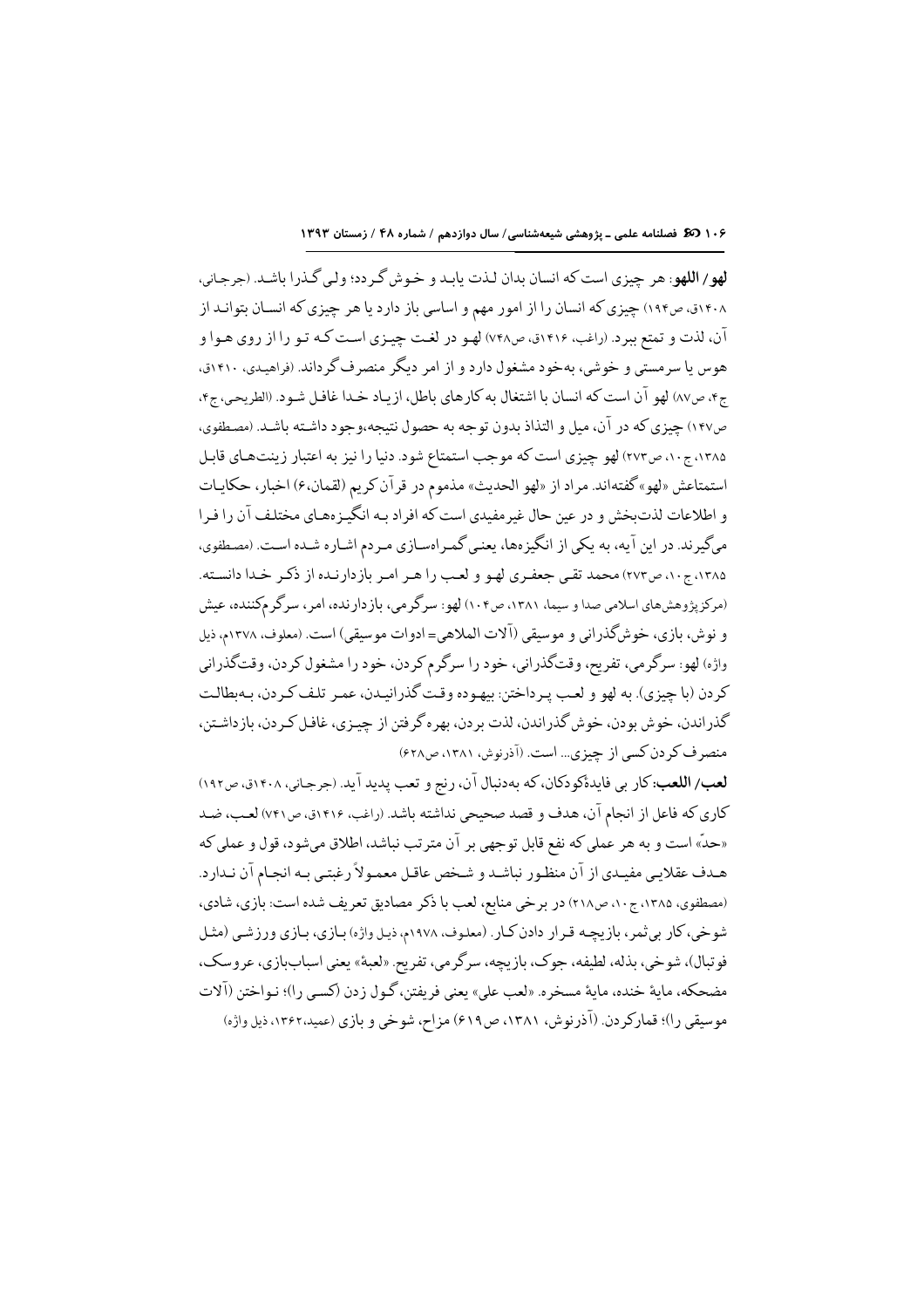لغو/ اللغو: هر عمل، سخن و شيء بي|هميت و عاري از نفع و فايده را لغو گوينـد. (مصطفوي، ١٣٨٥، ج١٠، ص٢٣١) لغو در كلام نيز به حرف احمقانه، بي معنا، مفت، يوچ، باطل و بيهـوده تعريف شـده است. (آذرنوش، ۱۳۸۱، ص۶۲۰) چیزی که انسان را از حق باز دارد و اعمال و کر دار نیک او را سلب كند. (سحادي، ١٣۶٣، ص٧٨)

يكي از لغتشناسان در توضيح نسبت چهار واژهٔ پركاربرد اين حوزه مىنويسد: لهو، عملي است كه به انجام آن رغبت وجود دارد و لذتبخش است، ولي نتيجهاي از آن قصد نمي شود. لعب، اشتغال به عمل لذت بخش است، بدون اينكه نتيجه و فايدة خاصي از آن مقصود باشـد. لغـو، عمـل غيرقابل|عتنايي است كه بدون فكر و تأمل صورت پذيرد. عبث، عمل فاقد غرض عقلايي و فايده و مقصود است. (مصطفوى، ١٣٨۵، ج٨، ص١٠)

واژهٔ «تفرج» نیز در برخی روایات، مستند قول کسانی است که برخی از فعالیتهای تفریحی و تفنني را خارج از شمول لهو و لعب محرّم تلقى كردهاند. تفرج نيـز در لغـت بـه حـظ بـردن، لـذت بردن (از نگریستن به کسی یا چیزی)،کم شدن یا از بین رفتن (غم و غصه)، آرامش، تسکین، شادی، استراحت، آسایش، آسودگی، شادمانی، خوشی (بهویژه پس از درد و رنج)، تماشـا، نظـاره، گشـت و گذار، آسودگی خیال، فراغت بال و تفریح، تعریف مصداقی شده است. (آذرنوش،۱۳۸۱، ص۵۰۰) واژهٔ «مرح» نیز بیشتر بهمعنای شدت نشاط و شادمانی بهکار رفته است. (عمید،۱۳۶۲، ذیل واژه) چنـانکـه ملاحظه مي شود، تفاوت معنايي صريحي ميان اين واژهها، بويژه در زبان فارسي به نظر نمي رسد.

# ۲. رویکرد تفسیری به مفاهیم دال بر سرگرمی

چنانهکه پیش تر به اجمال اشاره شد، مجموع واژگانی که در قرآن کریم بـرای معرفی سـرگرمی و اشتغالات سرگرمكننده و تفنني بهكار رفتـه و غالـب انديشـمندان مسـلمان در مقـام تشـريح موضـع هنجاري (فقهي و اخلاقي) اسلام در نحوة مواجهـة مؤمنـان بـا ايـن سـنخ اشـتغالات بـدان اسـتناد جستهاند، در ينج واژة لهو، لعب، لغو، باطل (= عبث) و قول زور خلاصه ميشوند. واژة «فراغت» ذكر شده در سوره انشراح، آيهٔ ۹، بهدليل اختلاف نظرهايي كه در تفسير آن وجـود دارد، از حـوزهٔ این بحث تعمداً حذف شده است. لازم بهذكر است كه بهدلیل مشابهت زیاد میان دیدگاههای لغـوی و توضیحات تفسیری، تنها به گزیدههایی که اجمـالاً معـرف نـوعی تفـاوت میـان ایـن دو رویکـر د است، بسنده شده است. معناي لغوي و تفسيري دو واژهٔ اخير، يعني عبث و قول زور، نيز به همـين دلیل در هم ادغام شده است. واژگان بهكار رفته در قرآن كريم، بهترتيب اهميت عبارتاند از: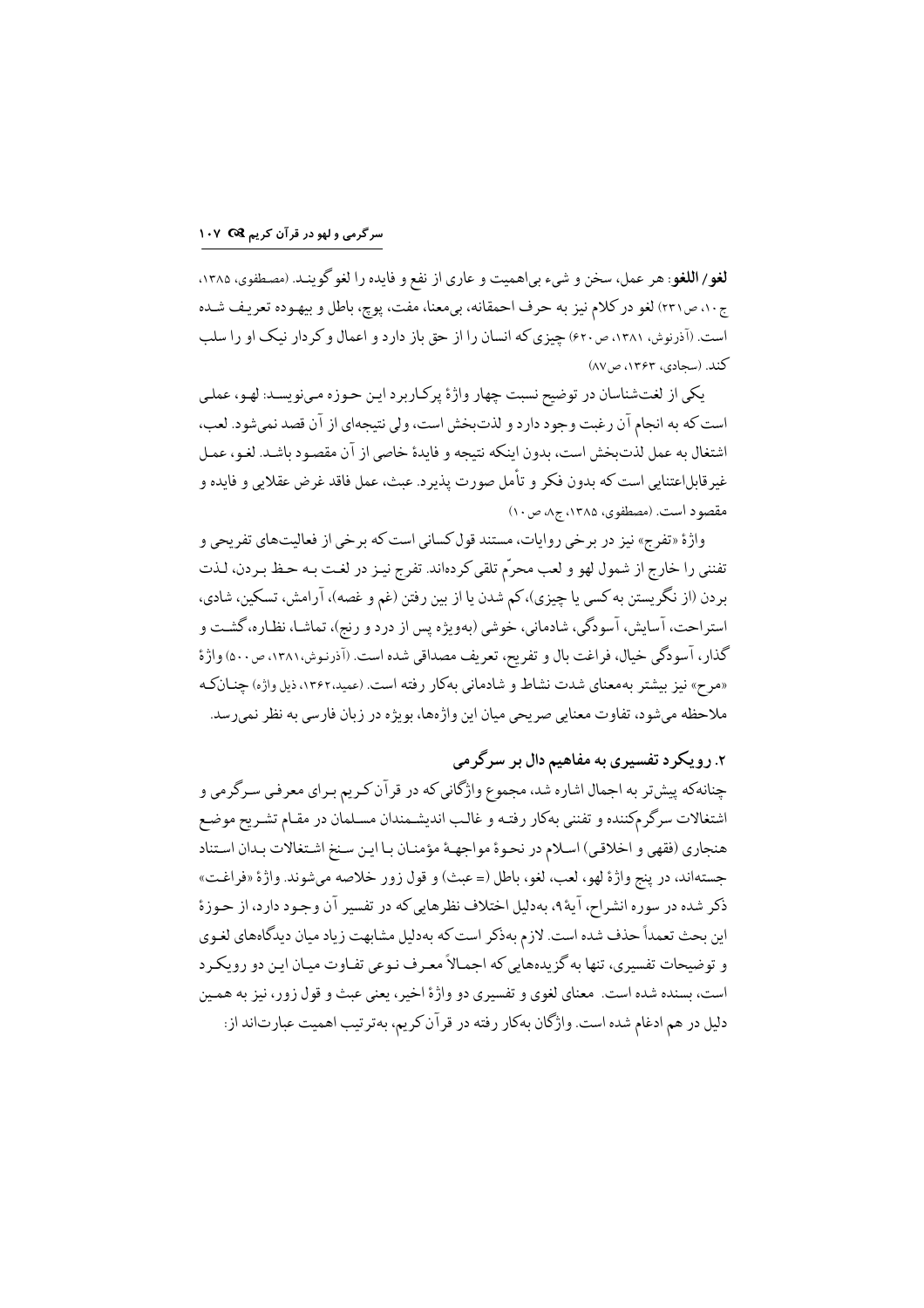### ۲-۱. لهو

«لهو» یا «اللهو»، از پربسامدترین واژگان این حوزه است که مجادلات فکری زیـادی را برانگیختـه است. از موارد کاربرد این واژه در قرآن، چنین بهدست میآیـد کـه واژهٔ لهـو، هـر امـری را شـامل میشود که انسان را از امر مهمتری (و به بیان مصداقی، یاد خداوند) باز دارد. برای مثال، «امـوال و اولاد» آنگاه که موجب دور شدن و غفلت از پرودگار شوند (منافقون،۹)، «زندگی دنیا» در صورتی که زمینهٔ غفلت از عبودیت و یاد خدا را فراهم سازد (انعام،۳۲) و «قلب»، مهمترین مجرای ادراک انسان، در صورتی که به امور واهی مشغول شود (انبیاء،۳)، مصداق لهو شـمرده شـدهانـد. ازایـنررو، لهو از آن حیث که موجب انصراف توجه انسان از امر مهمتری میشود، مذموم است و در صورتي كه آن امر مهم و مغفول، ياد و ذكر خدا و عبوديت و بنـدگي حـق باشـد، مـذموم و ممنـوع خواهد بود. بر این اساس، آنچه حکم لهو را از نظر فقهی و اخلاقی مشخص میسازد، نه خود لهو، که متعلق و «ما بلهی عنه» است.

طبرسي ذيل آيه الهاكم التكاثر مىنويسد: لهو، يعني روىگردانى از طاعت خدا و ذكـر آخـرت، در نتيجة اشتغال به اموال و اولاد و تكاثر آنها. (طبرسي، ١٣٧٢، ج١٠، ص١٢٧) و همچنين ذيل آيـهٔ ٥١ سورة اعراف (الذين اتخذوا دينهم لهواً و لعباً) مينويسد: لهو، انصراف توجه و همت به امري است كه سزاوار طلب و انجام نيست. ولعب، طلب شادماني از چيزي است كـه صـلاحيت آن را نـدارد. (همان ج۴، ص۶۵۵) از نظر برخي ديگر از مفسران، لهو به اموري اطلاق ميشودكه انسـان را بـه بازي، طرب، شادي و امور نشاطانگيزي كه باعث رفع خستگي و ملالت، زوال حـزن و انـدوه و اذيت و آزار و مشكلات دنيوي ميشوند، سوق دهد. اشتغال به لهو، موجب سلب جديت و اراده و عزم در انسان ميشود. از لهو، معمولاً بهصورت عاجل قصد فايده ميشود. لهويات طيب، بهحسب نفوس انسانها متفاوتاند. (رشيد رضا، ١٣٤٧ق، ج٧، ص٤٢ و ٣٤٧)

از نظر علامه طباطبایی، لهو سرگرم شـدن بـه کـار بیهـوده، و بازمانـدن از کـار عقلایـی اسـت (طباطبایی، ۱۳۶۳، ج۱۴، ص ۳۳۶) و در موضع دیگر، لهو هر چیزی است کـه انسـان را از کـار مهـم و ضرورياش باز دارد. (همان، ج٨، ص١٤۶) به همين دليل، يكي از مصاديق لهو، زندگي مادي اين جهاني است؛ چراکه زندگی دنبوی با زرق و برق و آرایش فـانی و فریبنـدهاش، آدمـی را از زنـدگی بـاقی و دائمی باز میدارد و بهخود مشغول و سرگرم میسازد. (همان، ج ۱۶،ص۲۲۴) وی همچنین در تفسیر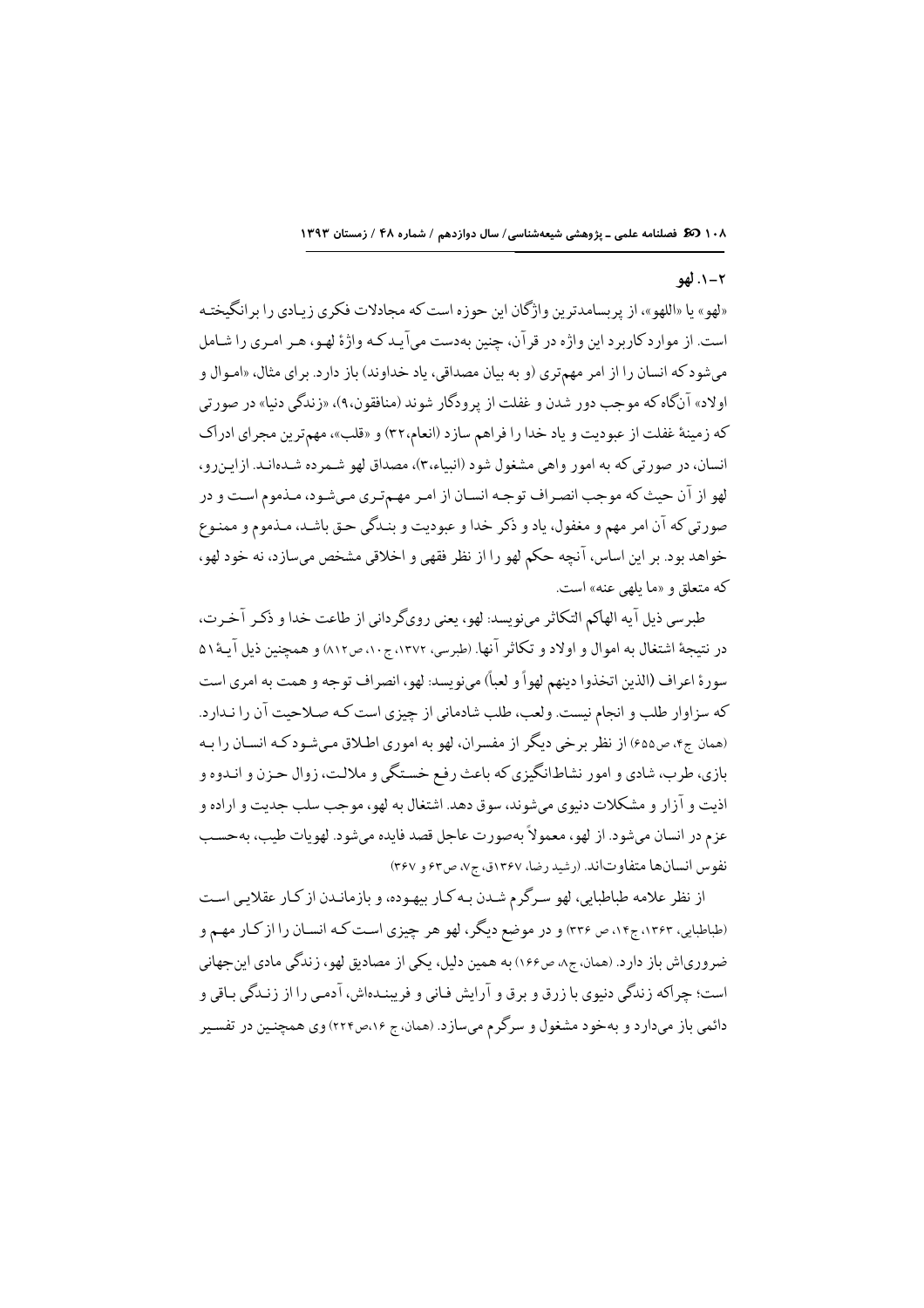# سرگرمی و لهو در قرآن کریم C& ۱۰۹

واژهٔ «لهو الحديث» در آيهٔ ۶ سوره لقمان مي نويسد: «لهو الحديث» سخني است كه انسـان را از راه حق منحرف و منصرف ساز د و به خود مشغول دارد. داستانهای خرافی و سوقدهنده به فسـاد و فجور، يا سرگرمي به شعر و موسيقى و مزمار و ديگر آلات لهو، همه از مصاديق لهو الحـديث|نـد. (همان، ص٢٠٩-٢١٠)

شيخ انصاري نيز ضمن بيان حكم فقهي معاني محتمل لهو مي,نويسـد: اخبـار وارده در حرمـت لهو بسيار ند؛ لكن اشكال در معناي لهو است. أگر لهو، آنگو نه كه بر خي از اهل لغت ادعاكر دهانـد، به معناي مطلق لعب (= بازي و سرگرمي) باشد، قول به حرمت آن، شاذ و مخالف مشهور و سيرة عقلاست. أگر مراد از لهو، امور همراه با شدت فرح و شادي باشد، اقوي حرمت آن است. در اين صورت، اموري همچون رقص و كف زدن، زدن با تشت و هر آنچه راكه آلات لهو موجب شـوند، شامل میشود. (شیخ انصاری، ۴۱۰ ق، ج۰، ص۱۵۲) لازم بهذکر است که شیخ انصاری افزون بر داشتن اثر فرح و شادي، انبعاث از قوءً شهواني [لذتجويي] را نيز در تعريف لهو محرّم قيد كردهاند.

استاد مصباح نیز در تحلیل معنای این واژه مینویسـد: لهـو یعنـی سـرگرمی، اعـم از اینکـه نظـم خاصي داشته باشد يا نه. كاري كه انسان براي وقت گذراندن ميكند، بدون هدف خاصي؛ جز اينكه فکرش از مسائل دیگر منصرف شود و به چیزی سرگرم شود و احیاناً ممکن است شادی هم همراه داشته باشد. این کار، از آن جهت لهو است که انسان را از کار شایستهتری باز میدارد. شـأن انسـان عاقل این است که به نتایج ارزندهتری برسد؛ ولی از آن نتایج بازمیماند و به چیز دیگری مشـغول ميشود. خود اين هم ممكن است نتايجي داشته باشد و احياناً نتايج مطلوبي؛ ولي مانع از رسيدن بـه هدف ارزندهتري ميشود؛ و گاه ممكن است ضرر داشته باشد، مثل لهوهاي حرام؛ يا ضررش بيشتر از نفعش باشد. (مصباح يزدي، ١٣٨۴، ص١۶۴)

همین نویسنده در بیانی تکمیلی، در تعیین حدود مجاز و ممنوع آن مینویسـد: قـرآن کـریم در موارد مختلفي لهو را بر دنيا، اولاد، اموال، تجارت و غيره اطلاق كرده و منظور اين است كـه مـا باید در مورد هر یک از آنها حد و مرزهای دقیق را رعایت کنیم؛ و اگر با آنها برخورد افراطی و توجه بيش از حد داشته باشيم، مـا را از مقصـد اصـلي زنـدگي خـود بـازميدارنـد و حالـت لهـو و سرگر مکنندگی بهخود میگیرند... [این امور] اگر حالت ابزاری و وسیلهای خود را از دست بدهنـد و در نظر ما حای مقصد و هدف اصلی را یگیرند و ما را از هدف اصلی واقعی باز دارنید، مصداق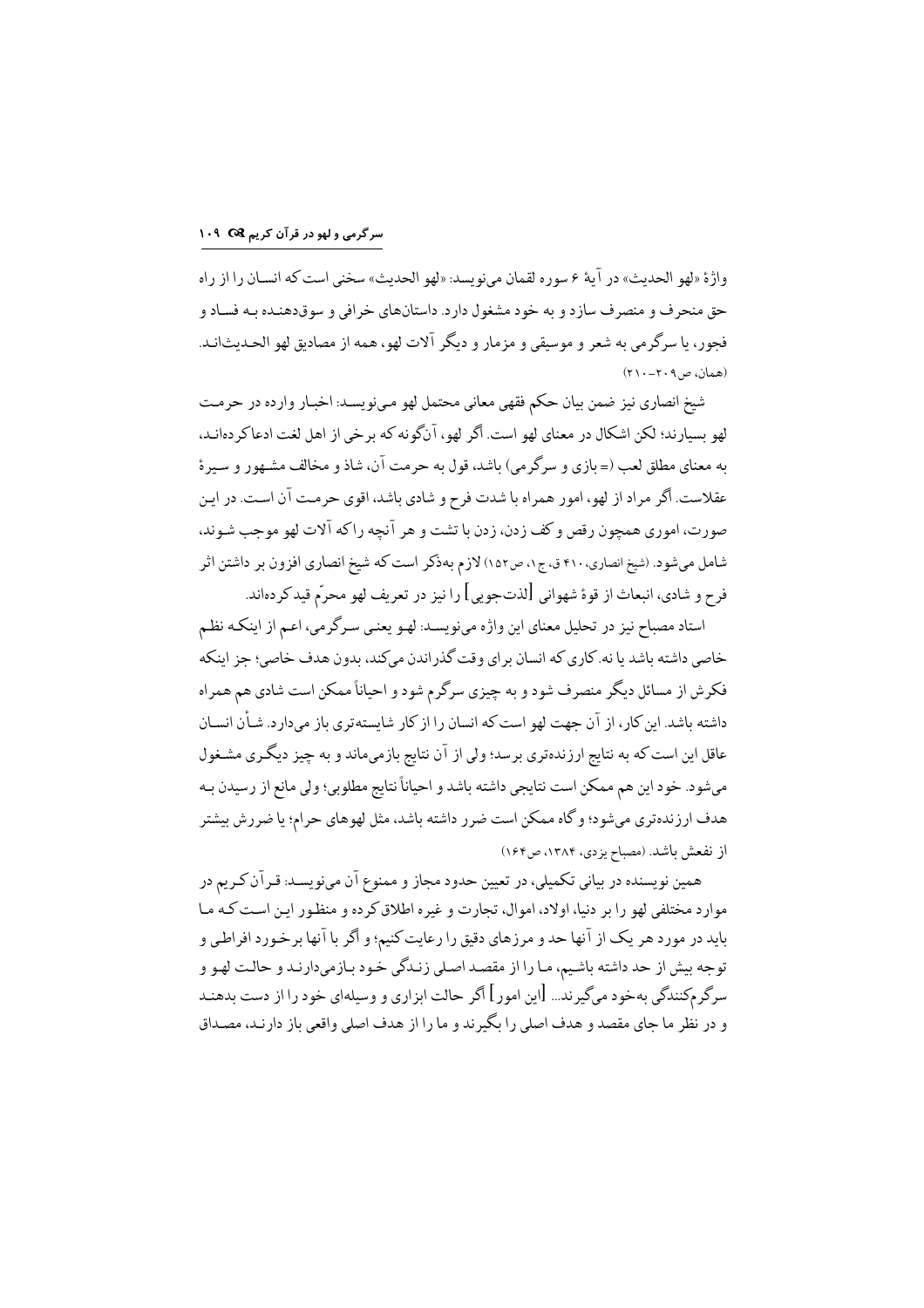١١٠ 38 فصلنامه علمى - پزوهشى شيعهشناسى/ سال دوازدهم / شماره ۴٨ / زمستان ١٣٩٣

لهو خواهند بود و خداوند ما را بهدلیل این توجه زیادی نکوهش میکند. (مصباح یزدی، ۱۳۷۸،  $(20 - 709)$ 

لازم بهذکر است که واژهٔ لهو در روایات، بر اشتغال بـه امـور دارای فایـدهٔ عقلایـی نیـز اطـلاق شده است. براي مثال، پيامبر ﷺ طبق روايتي ميفرمايد.كـل لهـو المـؤمن باطـل الا فـي ثـلاث: فـي تأديبه الفرس ورميه عن قوسه، وملاعبته امرأته، فإنهنّ حق؛ (عاملي، ١٤٠٩ق، ج١١، ص٤٩٣) هر لهوى که مؤمن انجام میدهد، باطل است؛ جز در سه مورد: تربیت اسب، تیر اندازی و اختلاط با همسر ، كه اين سه مورد حق است. طبق اين روايت، هر فعل داراي منفعت عقلاييي و عـاري از آثـار سـوء، حتى با فرض داشتن عنوان لهو، مجاز خواهد بود. امام باقر <sup>طائِلا</sup> نيز طبق روايتي فرمود: لَهْوُ الْمُؤْمن ثَلَاثَةُ أَشْيَاءَ التَّمَتُّعُ بِالنِّسَاء وَمُفَاكَهَةُ الْإِخْوَان والصَّلَاةُ بِاللَّيْلِ؛ (مجلسى، ج٤٠٠، ص٤٠٠) لهو مؤمن در سـه چيز است:كامجويي از هُمسر، شوخي بـا دوسـتان و اقامـهٔ نمـاز شـب. اطـلاق لهـو بـر نمـاز شـب، احتمالاً معنای محازی خواهد داشت، با به اعتبار شادیآفرینی و لـذتزایی آن، در زمـرهٔ لهویـات مورد علاقةً مؤمن شمرده شده است. لازم بهذكر است كه عنوان «لهو الحديث» (آية ع سورة لقمان) در برخی روایت به غنا و شرب خمر تفسیر شده است. (مجلسی، ۱۴۰۴ق، ج۶۶، ص۲۴۱) و نکتهٔ قابل توجه اينكه ملاك حرمت اين نوع لهو، طبق ذيل آية ليضل عن سبيل الله، گمراهسازي مـردم اسـت. ازاینرو، هر فعالیت لهوی، اگربهچنین نتیجهای، یعنی گمراهی و اضلال مـردم یـا بازداشـتن از یـاد خدا بینجامد، حرام و ممنوع است. روشن است که ملاک این حرمت، اثر و نتیجهٔ متر تب است، نه صرف لهو بودن. استاد مصباح، همچنین در جمع بندی معانی و موارد کاربرد این واژه می نویسد: در همهٔاینها چنین است که انسان از آن هدفی که شایشتهٔ مرتبهٔ انسانی است، بازمیماند و از همین روى مىگويند: «اللهو ما الهى عن ذكر الله». طبع اين كار بهگونـهاى اسـت كـه آدمـى را از آن هـدف شايسته كه توجه به خداست، بازميدارد. البته اين در مورد انسان است. به هر حـال، طبـع «لهـو»، سرگرم كردن و بازداشتن است. (مصباح يزدي،۱۳۸۴، ص۱۶۴)

## جمع بندی دیدگاهها

از تحلیل دیدگاههای یاد شده و دیدگاههای دیگری که بهمنظور اختصار از طرح آنها پرهیـز شـد، حنین بهدست میآید که:

- فعل لهوي، فعلي است كه گاه بهدليل منقصت ذاتـي، و گـاه بـهدليـل افـراط در آن، فـرد را از انجام امور نسبتاً شایستهتر و بایستهتری که در مقایسه، از اهمیت بیشتری بر خودارند، بازمیدارد؛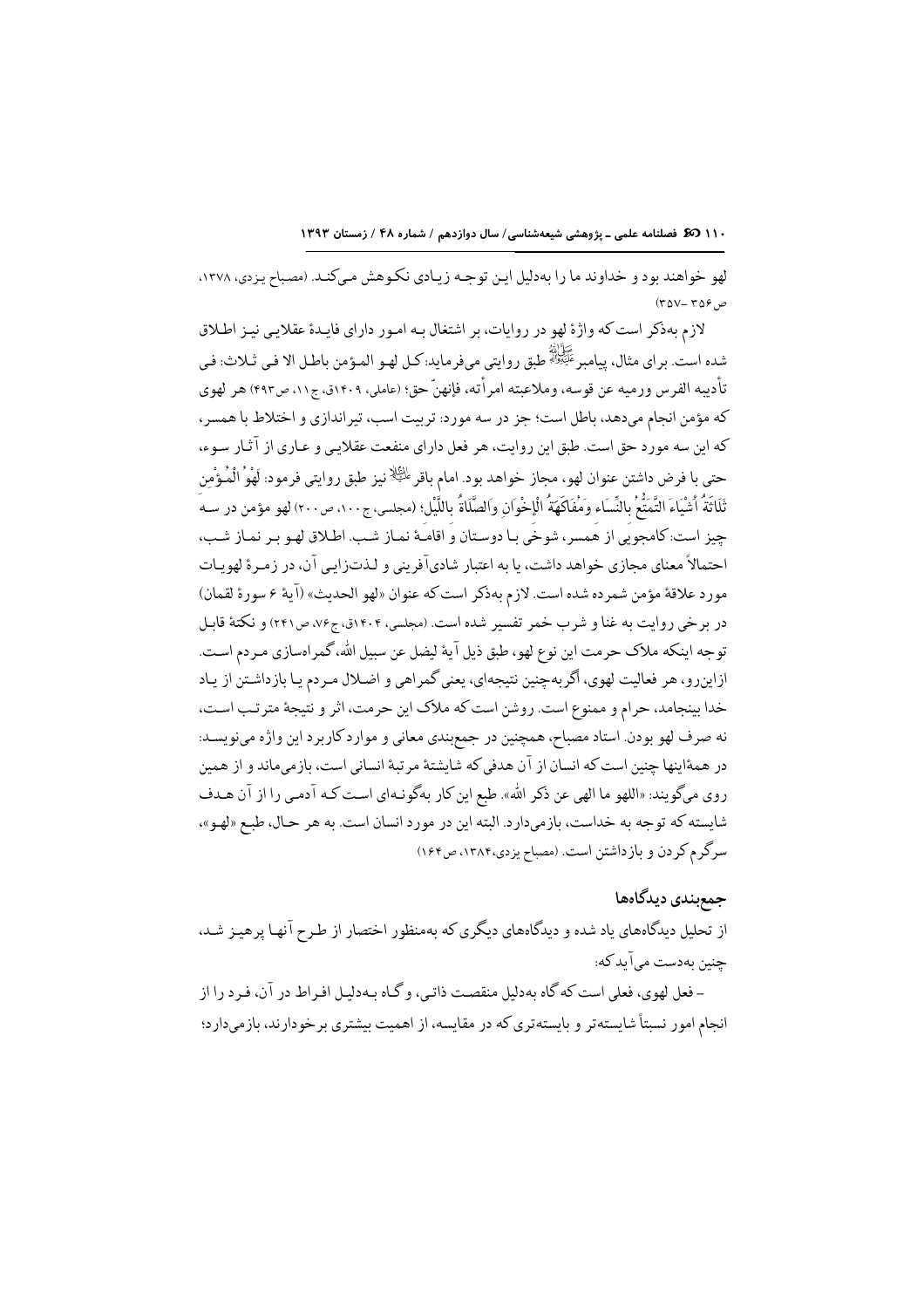ـ محرک انسان در ارتکاب فعل لهوي، غالباً غفلـت، سرمسـتي، هواخـواهي، خـوشگـذراني و لذتجوبي است؛

- فعل لهوي، بهدليل مانعيت از انجام امور مهم و بايسته، مـذموم، و در صـورت مـانع شـدن از ياد خداوند و انجام وظايف بندگي، مذموم و ممنوع خواهد بود. قـدر متـيقن از لهـو حـرام، همـين مورد است؛

- برخي از فقها، زيادهروي در اشتغالات لهوي را بهعنوان يک معيار کمّي، مـلاک حرمـت آن تلقی کر دهاند؛ (فضل الله، ١٣٨٠، ص ١٨٠)

- چنین بهنظر میرسدکه نسبت میـان لهـو و حـرام از میـان نسـبتهـای چهارگانـه، عمـوم و خصوص مطلق است؛ يعني هر حرامي لهو است، اما هر لهوى حرام نيست.

### ٢-٢. لعب

واژهٔ «لعب» نیز که حدود بیست بار در قرآن بهکار رفته است، بهلحاظ قلمرو معنایی، دایرهٔ شمول و موارد کاربرد، قرابت زیادی با واژهٔ «لهو» دارد. برخی از منابع لغـوی نیـز آنهـا را متـرادف تلقـی كردهاند. علامه طباطبايي در توضيح اين واژه مينويسد: لعب بهمعناي كاري است كه از روى خيال انجام شود و هدف و نتيجهاش خيالي باشد. (طباطبايي،١٣٤٣، ج٨، ص١٤۶) عمليي كـه جـز در خيـال، حقيقت ندارد. زندگي دنيايي نيز لعب است؛ زيرا جاه و مال، تقدم و تأخر، رياست و مرئوسيت، و ساير امتيازاتش، همه خيالي است و در واقعيت و خـارج از ذهـن صـاحب خيـال، حقيقتـي نـدارد. (همان، ج۲، ص۱۷۴) لازم بهذكر است كه منظور از لعب، تنها بازي نيست؛ بلكـه همـهٔ كارهـايي هـم که انسان بهمنظور رفع نیازهای زندگی دنیا و برخوردار شدن از مزایای شهوات انجام میدهـد، در صورتی که برای تحصیل سعادت حقیقی و در راه طلب حق نبوده باشند، لعبانـد. و چـهبسـاگفتـه شده که لعب استعاره از هر عملي است که سودي در آن نباشد. (همان، ج٨، ص٢٥٥) همين نويسـنده در موضعي ديگر مينويسد: لعب، فعلي است كه منظم انجام مـيشـود و غايـت و هـدف آن خيـالي است؛ مانند بازي كو دكان؛ (همان،ج ١۴، ص٣٤٤) و در ادامه مي افز ايـد: لعـب چيـزي اسـت كـه نفـس آدمی را بهسوی خود جذب میکند، و از کارهای عقلایی و واقعی، و دارای اثر بازمیدارد. از همین روي، لعب خود يكي از مصاديق لهو شمرده مي شود. (همان، ص٣۶۴)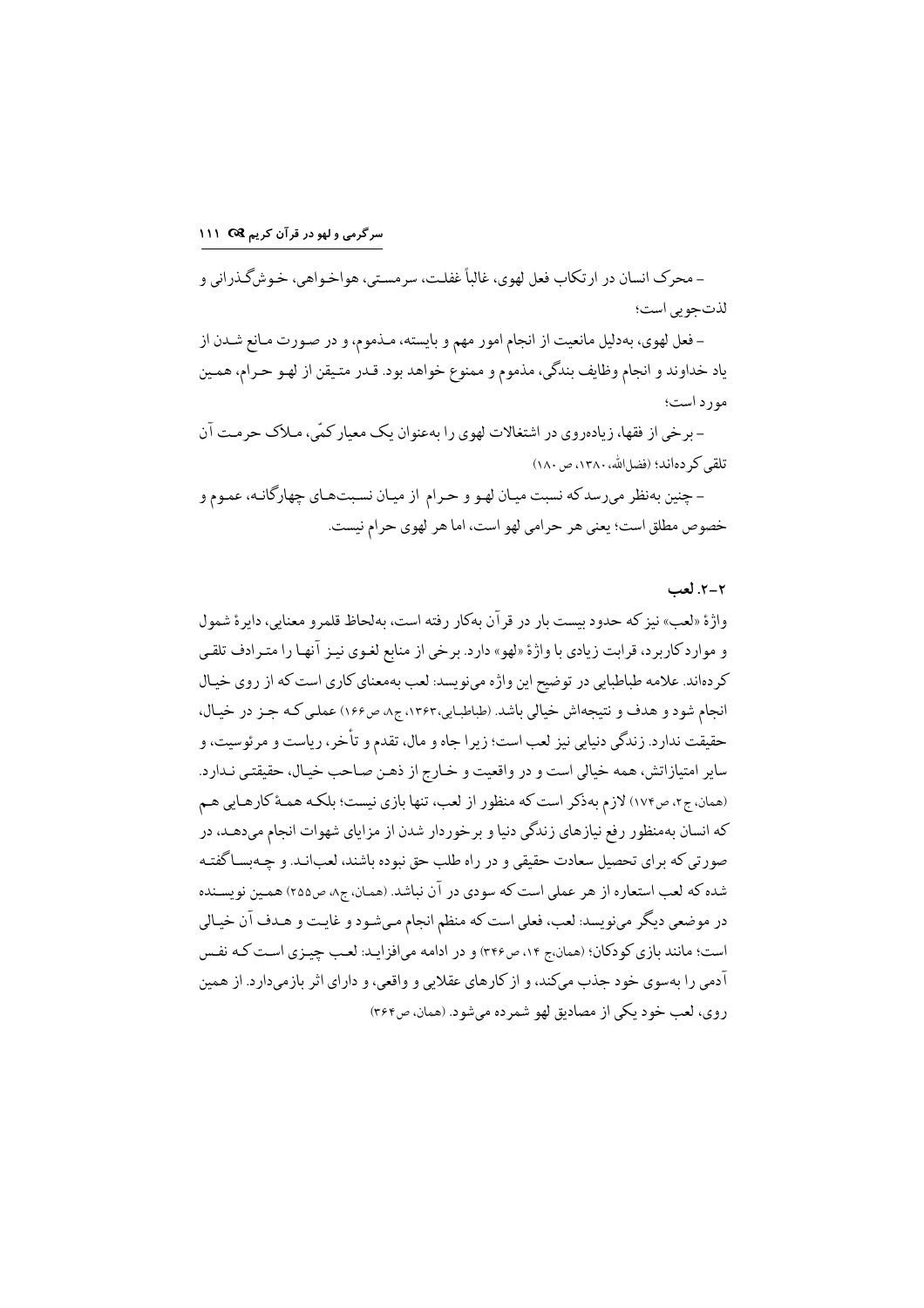استاد مصباح نيز در تحليلي جامع از معناي قرآني اين واژه مينويسد: لعب معمولاً به اين معنـا بهكار مىرودكه انسان كارهايي انجام بدهد و حتىي شكل منظمى هـم داشـته باشـد و هـدفى هـم مترتب بشود؛ اما هدفي كه فقط خيال را ارضاكند، نه عقل را؛ ماننـد بـازيهـاي كودكـان و برخـي بزرگسالان. ممکن است بگویید انسان ورزش میکند و قوی میشود؛ میگوییم: این نیروی بدنی، از بازي نيست. اين شكل خاص و اين نظم، موجب تقويت نمي شود؛ مـثلا مسـابقات فوتبـال، هرچنـد نیروی بدنی انسان را زیاد میکند، ولی شخص اگر در خانهاش هم ورزش بکند، بدنش قوی میشود. يس لعب «بما انه لعب» يك هدف خيالي را تأمين ميكندكـه همـان بـرد و باخـت اسـت. (مصباح يـزدي، ١٣٨۴، ص١۶۴ـ ١۶۵) صـاحب تفسـير نمونـه نيـز در ايـنبـاره مـيiويسـد: منظـور از لعـب، سرگرمي هاي بيهوده، و به تعبير ديگر، بيهودهگرايي است؛ امـاگـاه مـي شـود لعـب و بـازي، هـدفي منطقی و عقلانی را تعقیب میکند. مسلماً اینگونه بازیها از این حکم مستثناست. (مکارم شیرازی و همكاران، ١٣٨١، ج١٣، ص٢٩)

### جمع بندی دیدگاهها

– «لعب» به اعتبار بازداشتن از كار مهم، با «لهو» مشترك، و بلكه جزو مصاديق آن شـمرده شـده است. ازاینرو، لهو اعم از لعب است؛ یعنی هر لعبی لهو است؛ اما هر لهوی، لعب نیسـت (مگـر از دید کسانی که آنها را مترادف شمر دهاند)؛

- لعب و لهو، همچنین به اعتبار لذت بخشی و حاذیبت برای فرد لاهبی و لاعب و مشغول ساختن وي، اشتر اک دارند؛

– لهو، فعل فاقد هدف عقلاني و انگيز ة حكيمانـه اسـت، و در صـورت هدفمنـدي عقلانـي، از عنوان لهويت يا حكم حرمت خارج ميشود؛ اما لعب بالقوه مي توانـد در عـين لعـب بـودن، هـدف عقلاني و حكيمانه داشته باشد؛

- لعب، فعل غيرجدي است؛ يعني عدم جديت، جـزو مقوَّمـات آن شـمرده مـيشـود؛ امـا لهـو، دستکم در پندار شخص لاهي، فعلي جدي شمرده ميشود؛

- فعل لعبي، گاه ممكن است از نظم و قواعـد خاصـي پيـروي كنـد؛ نظيـر بـازيهـاي گروهـي و حرفهاي. منظم بودن، ظاهراً جزو مقوَّمات فعل لعبي نيست؛ يعني فعل عاري از نظم و قاعدة نهادي نیز به اعتبار برخورداری از دیگر ویژگیها همچون، جدی نبودن، میتواند مصداق لعب باشد؛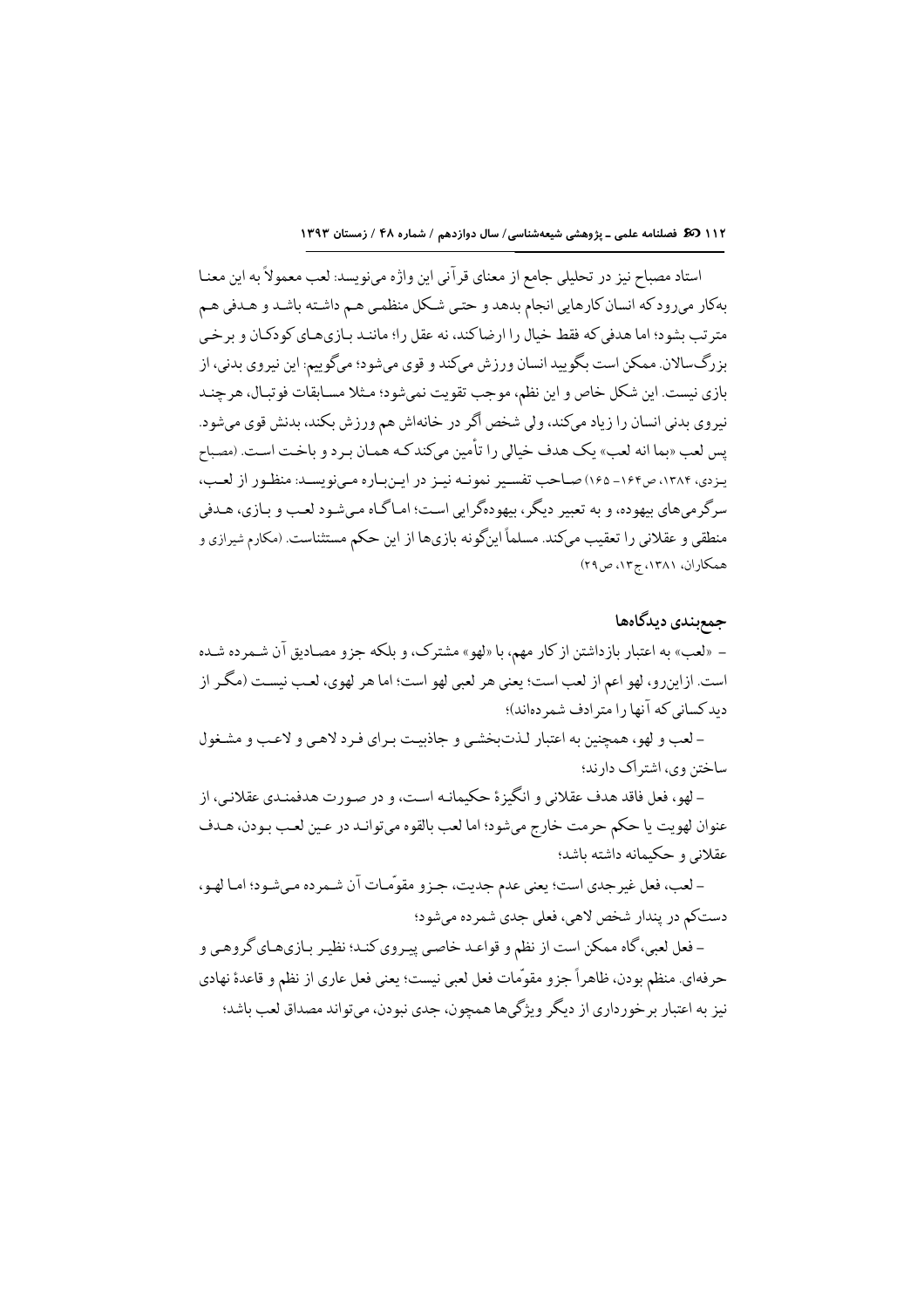# سرگرمی و لهو در قرآن کریم I۱۳ ۲۹

- فعل لعبي، فعل عاري از هدف (بيهوده) يا فاقد هدف صحيح و مقصد عقلايي، و داراي هـدف خیالی و کودکانه است. آیا نمیتوان فعل لعبی، همچون بازی باقاعده را با یک هدف عقلانی منضمّ و همراه ساخت؟ برخي يژوهشگران، بر اين باورند كه لعب «بما انـه لعب» صرفاً داراي هـدف خیالی و فاقد هدف عقلانی است. در هر حال، یک فعل تنها در صورت داشتن هـدف عقلانـی، از دایرهٔ مفهومی لعب و ترتّب حکم فقهی مربوط خارج میشود و ذیل عنوان دیگری قرار میگیرد. البته از غرض عقلانی نیز در متنها، مکاتب فکری، حوزههای فرهنگی اجتماعی، شرایط زمانی و مکانی، و موقعیتهای فردی مختلف، برداشت متفاوتی وجود دارد. لازم به ذکر است که «هدف» در بیان فوق، با «فایده» و «نتیجه» یکی انگاشته شده است. ازاینروه اگر هـدف را از کـارکرد و نتيجه، متمايز فرض كنيم، فعل لعبي ميتواند در عين فقدان هدف و غرض عقلاني، نتايجي هرجند خيالي بههمراه داشته باشد. فعل لعبي، همچنين بـه عمـل ناشـي از اغـراض شـهواني غيـرمـرتبط بـا سعادت، غابات كمالي و طلب حق نيز تفسير شده است.

چنانکه در سنخ شناسی رفتارهای فراغت بیان شده است، یکی از ویژگیهای کنشهای فراغتی و تفريحي، خودمقصودي يا داشتن هدف در خود و، فقدان هدف بيروني است؛ يعني نفس انجـام برای فرد موضوعیت و مطلوبیت دارد، نه رسیدن به غایتی ورای آن. برخی نیـز هـدف مقصـود در اين سنخ كنش٥ها را اساساً هدف خيالي پنداشتهاند. اينكه هدف خيالي چيست، چه تفاوتي با هدف عقلاني دارد، آيا ترتب عنوان لعب و لهو بر يک فعل، صرفاً بهدليل داشتن چنين هـدفي اسـت، آيـا چنین هدفی، هدف مقصود است یا هدف انتزاعی، و به بیان دیگر، هدف، از موضع نـاظر اسـت پـا از موضع عامل، آیا نمیتوان برای یک فعل، سلسله مراتبی از اهـداف ملاحظـه کـرد کـه در یـک ساحت خیالی، و در ساحت فوقانی آن عقلانی باشد و دههـا پرسـش دیگـری کـه در ایـن خصـوص امکان طرح دارد، مستلزم پژوهش جدی و یافتن پاسخهای درخور است و تنها در این فـرض اسـت که میتوان در بحث حاضر موضع صریح اتخاذ کرد. شهید مطهری در برخی از آثار خود، در مقـام ايضاح يارهاي از اين ابهامات برآمدهاند. به بيان وي، هر لعبي، لعب نسبي است؛ يعني از نظر آن كار بازيچه است؛ ولي اين كودك چـرا ايـن كـار را مـىكنـد؟ او در عـالم خيـال خـودش (بـه هـدفي میرسد)؛ یعنی از نظر خیال این بچه (یا بزرگ)، بازی نیست؛ یعنی از این راه، قوۂخیال او به هدف و مقصد خيالي خودش مي رسد.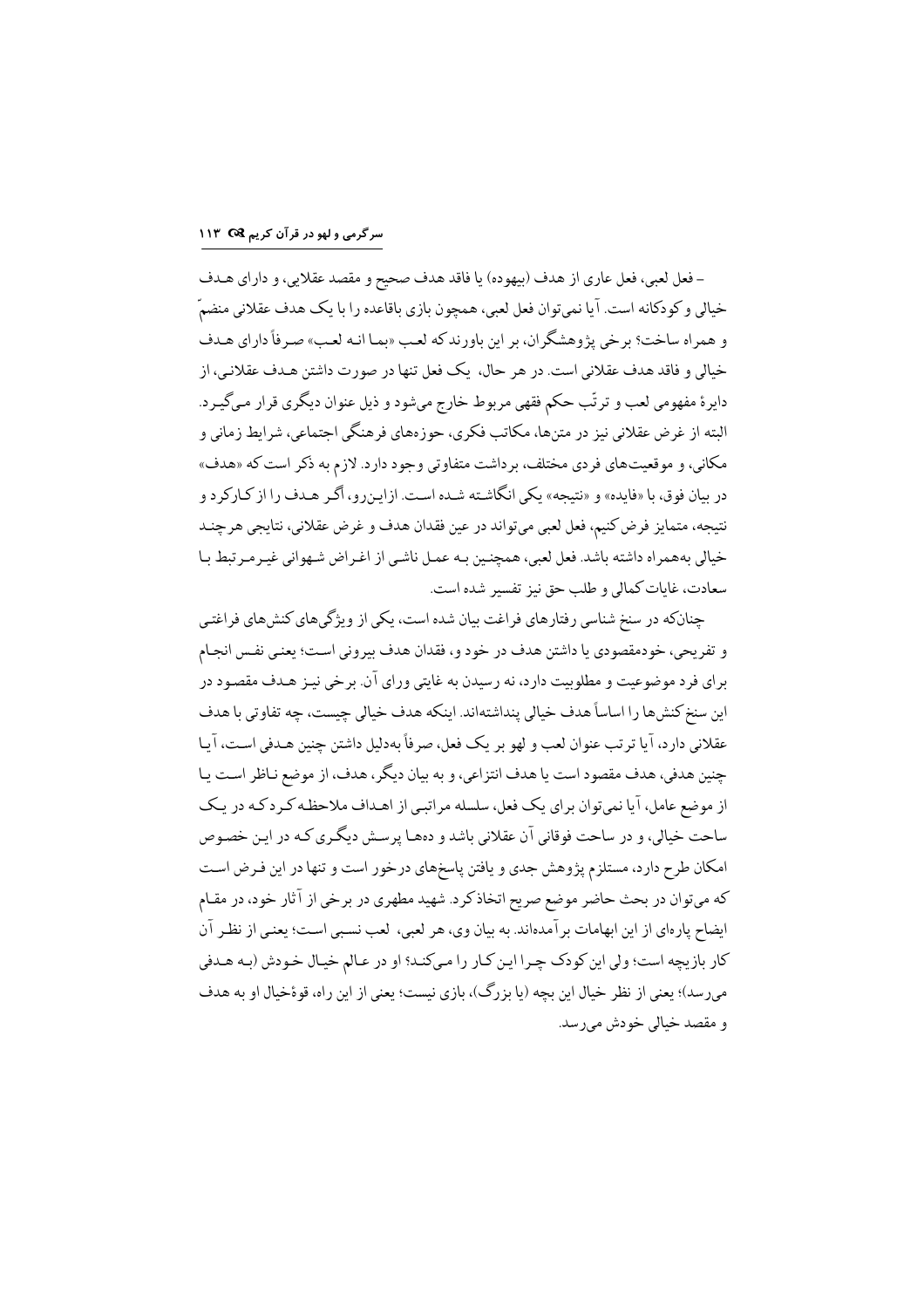شهید مطهری در ادامه مینویسد: فلاسفه بحثی دارند در باب لعب و لهـو و ایـن جـور چیزهـا. اغلب ما عادتهايي داريم كه نوعي عبث و لعب است. يك كسي عادتش اين است كه انگشتانش را میشکند؛ دیگری عادتش این است که با تسبیح بازی کند؛ یکی با انگشترش بازی میکنـد؛ یکـی بـا محاسنش بازی میکند. اگر از کسی که این بازی را میکند، بیرسید این کـار را بـرای چـه مـیکنـی، ميگويد هيچ چيز. راست است؛ خود اين كار براي «هيچ چيز» صورت ميگيـرد؛ يعنـي در ايـن كـار «هيچ چيز» است؛ اما نيرويي در اين هست كه ميخواهد خودش را بـه جـايي برسـاند؛ يعنـي قـوة خيال و واهمهٔ او، با همين «هيچ چيز» تفنني ميكند؛ ولي خودكار، «هيچ چيز» است. حالا ميآييم سراغ کار حکیمانه؛کارهایی که ما انجام می دهیم کـه اینهـا را «حکیمانـه» تلقـی مـیکنـیم. بعـد می بینید همین کارهای حکیمانهٔ ما، از یک نظر حکیمانـه اسـت و از یـک نظـر، همـهٔ کارهـای حكيمانة دنيا لعب است: انما الحيوة الدنيا لعب و لهو. (محمد،٣۶) چطور؟ كار حكيمانه چگونـه است؟ مثلاً مي آييم در زميني خانـهاي مـيسـازيم داراي هـال، مهمانخانـه، آشـپزخانه، حمـام و... . هرکه از ما بپرسد این کار را براي چه ميکني، ديگر نميگوييم «هيچ چيز». ميگوييم: معلوم است؛ مي خواهم زندگي كنم. انسان كه مي خواهد زندگي كند، جا لازم دارد. چرا اين طور مـيسـازي؟ آدم مهمان برایش میآید؛ مهمانخانه میخواهد؛ حمام میخواهـد،... اینجـا ایـن کـار، شـکل حکیمانـه بهخودش میگیرد؛ یعنی روی یک نقشهٔ عقلانی و روی اثر و فایدهای که بر این کار برای آن شخص مترتب است، صورت میگیرد. اینجا دیگر «خیال» این کار را نکرده، «عقل» این کار راکرده است؛ و چون هدف درستي از اين كار دارد، ما اين كار را «حكيمانه» ميگوييم. باز هم اين كار حكيمانه، نسبتبه «کننده» حکیمانه است. از نظر کسی که این کار را میکنـد و از نظـر انتسـاب ایـن کـار بـه شخصی که این کار را انجام میدهد، حکیمانه است؛ ولیی از نظر مجموع آجرهـا و سـنگـهـا و گچها و آهنهایی که در این خانه بهکار رفتهاند، چطور؟ یعنی اگـر مـا خودمـان را مجـزاکنـیم و توجهي به اينها بكنيم، براي اينها چه كار حكيمانهاي صورت گرفته است؟ از نظر اين آجرهـاكـه قبلاً خاک بودند و هنوز در کوره نرفته و بهصورت آجر در نیامده بودند و امروز بهصورت آجـر درآمدهاند و جرم این دیوار را تشکیل میدهند چگونه است؟ یعنی اگر او بهجای ما باشد و اگر او شاعر به ذات خودش باشد، برای او فرق نمی کند؛ باز برای او کاری است لعب؛ بعنی از نظر طبیعت و ذات آن اشیا لعب است، از نظر کننده، این کار حکیمانه است نه از نظر خـود آن کـار. بـه تعبیـر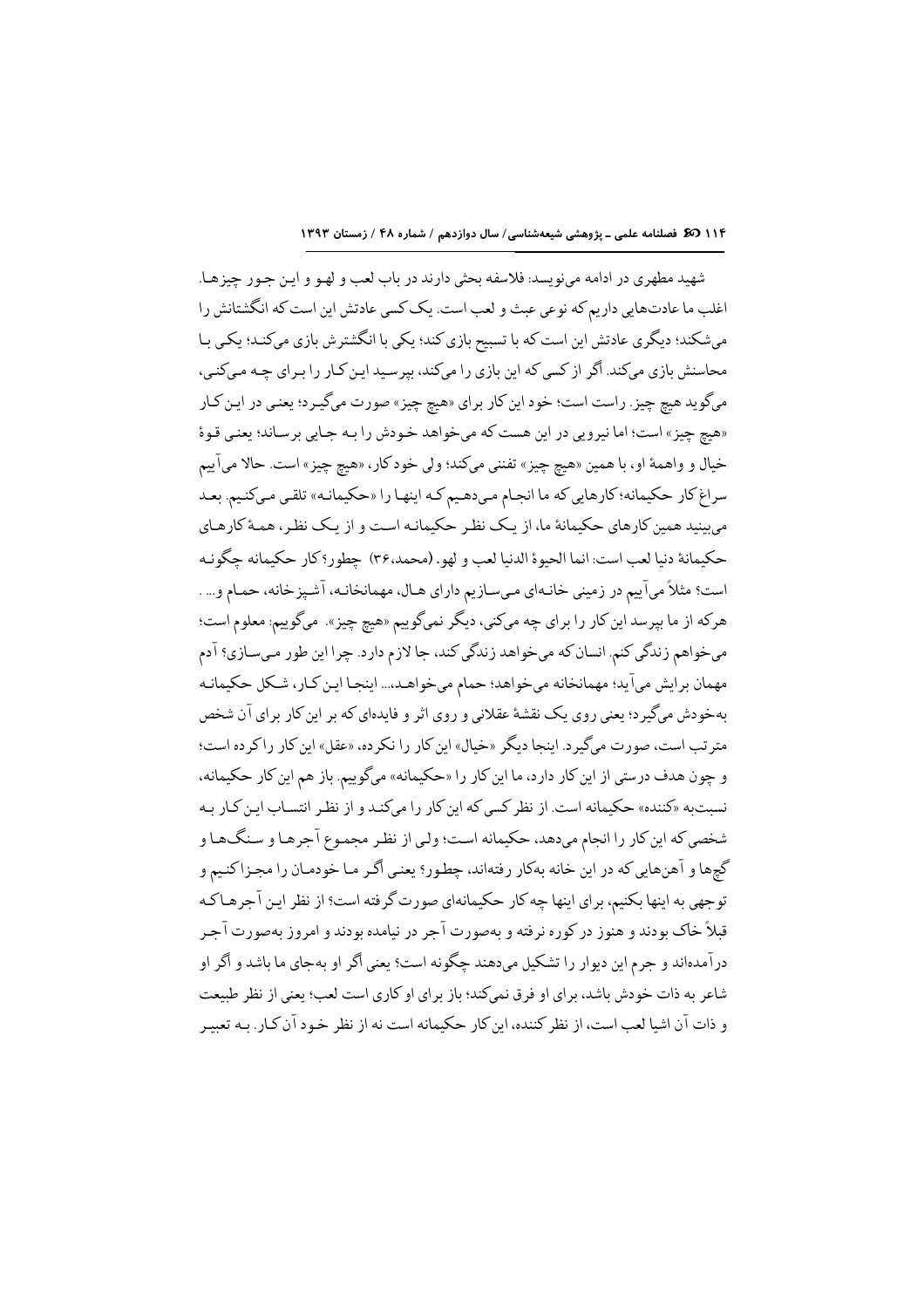دیگر، ما با این کار خودمان، این در و دیوار را به کمال خودشان سوق ندادهایم. اینها را در خـدمت منفعت خودمان قرار دادهايم. أكر كار ماكار درستي باشد يعني أكر مـا در نظـام عـالم حـق داشـته باشیم ـ که چنین حقی هم داریم ـ که این اشیا را در خدمت خودمان قرار بدهیم، از نظـر خودمـان بهسوي كمالي حركت كردهايم و كار حكيمانه انجام دادهايم اما اين اشيا را بهسوي كمـال خودشـان سوق ندادهایم. (مطهری، ۱۳۷۷، ج۵، ص۱۲۲–۱۲۵)

نتیجهٔ حاصل از فرمودههای شهید مطهری این است کـه اولاً، لعـب بمـا هـو لعـب، شـأنی جـز ارضاي خيال ندارد؛ يعني قوة خيال عامل، از اين كار كسب تفنن ميكند؛ ثانياً لعب بودن و حكميانه بودن فعل، امري نسبي است؛ ثالثاً لعب بودن و حكيمانه بودن، تابع هدف و غرض فاعل است؛ يعني اولاً و بالذات، وصف فاعل است؛ و ثانياً و بالعرض، وصف فعل؛ رابعاً كار عقلاني كـاري است كـه براي چراييهاي مربوط، پاسخهاي مناسب داشته باشد. ازايـنرو، كـار لعبـي داراي هـدف خيـالي، کاری در خود و دارای هدف خودبنیاد است؛ یعنی اگر از فاعل پرسیده شـود، ایـن کـار را بـه چـه منظور انجام دادي، ياسخي نخواهد داشت يا ياسخي قانعكننده نخواهد داشت. (كار براي هيچ چيز انجام پذیرفته است)؛ و خامساً کار حکیمانه کاری است که به کمال انسان کمک کند.

#### 2-2.الغو

قران کریم در بیان اوصاف مؤمنان، ا نهـا را رویگـردان و اعـراضکننـده از لغـومعرفی کـرده اسـت (مومنون،۳) و در آیهٔ دیگر (فرقان،۷۲) نیز میفرماید: مؤمنان کسانیاندکه چون بر لغو بگذرند، با بزرگواري ميگذرند. «لغو» چيست؟ آيا عبور بزرگوارانه، بهمعناي لزوم اجتناب و تحرز اسـت؟ از ديد برخي مفسران، لغو، افكار بيهوده و بي يايهاي است كه انسان را از ياد خـدا غافـل، و از تفكـر در آنچه مفید و سازنده است، بازمیدارد و بهخود مشغول میسازد. (طباطبایی، ۱۳۶۳، ج ۱۴، ص۱۹۷) هر كار فاقد هدف عقلاني، لغو است. (همان، ج۱۵، ص۱۶۵) لغو، شامل سخناني است كه هيچ تـأثيري بر زندگي ما ندارند و فقط نوعي سرگرمي به شمار ميآينـد. شـنيدن سـخن لغـو، نكـوهش اخلاقـي دارد؛ زيرا موجب اتلاف وقت است و توجه انسان را به چيزهايي جلب ميكندكـه بـراي زنـدگي دنیا یا زندگی اخروی او مفید نیستند. (مصباح یزدی، ۱۳۷۸، ص ۳۷۰) علامـه طباطبـایی در بیـان وجـه نسبيت لغو مي نويسد: چه بسا فعلي نسبت به امري لغـو، و نسـبت بـه امـري ديگـر مفيـد باشـد. پـس كارهاي لغو در نظر دين، آن اعمال مباح و حلالي است كـه صـاحبش در آخـرت يـا در دنيـا از آن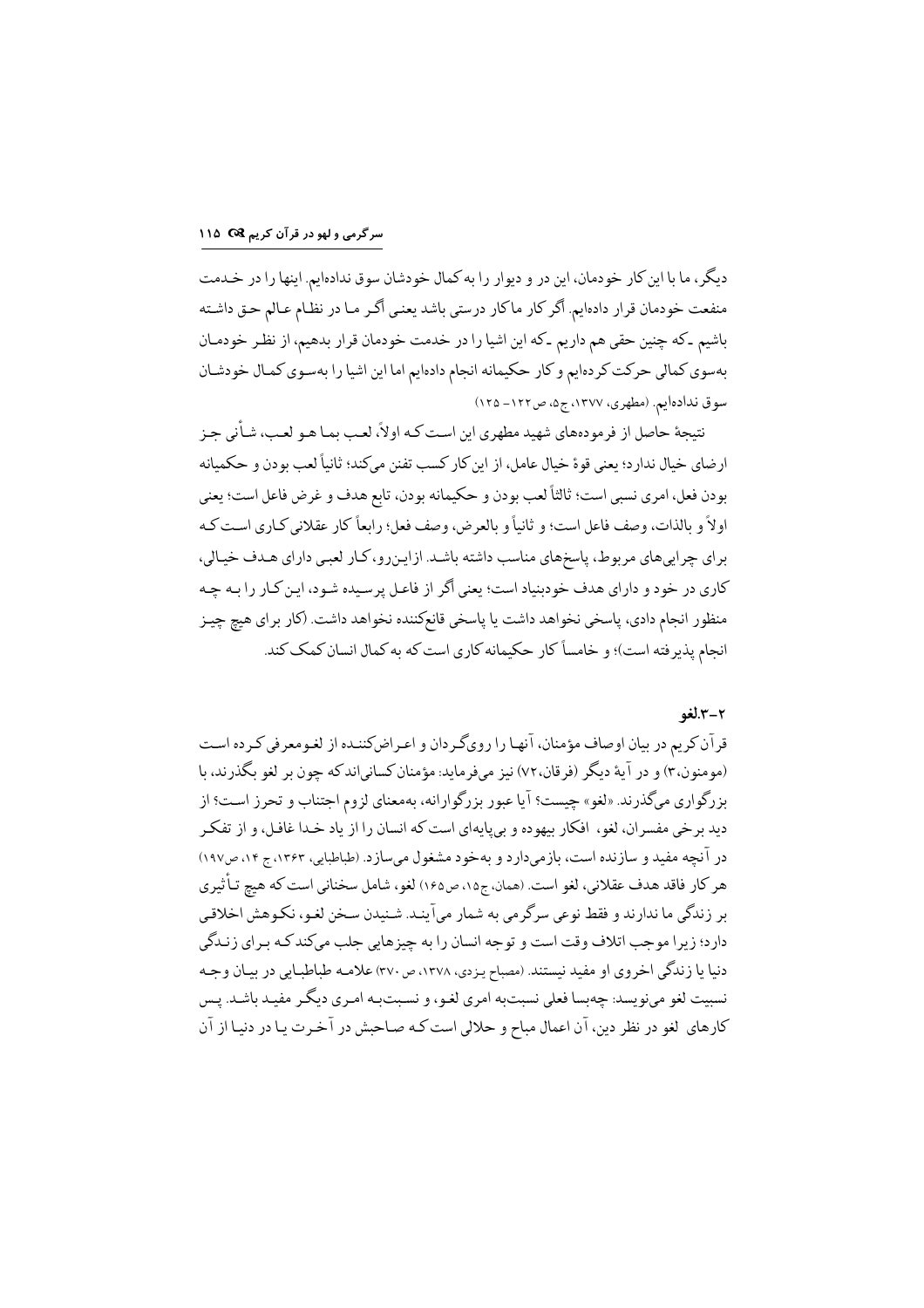١١۶ 35 فصلنامه علمی ـ پژوهشی شیعهشناسی/ سال دوازدهم / شماره ۴۸ / زمستان ١٣٩٣

سودي نبرد و سرانجام آن، منتهي به سود آخرت نشود؛ مانند خوردن و آشاميدن به انگيـزة لـذت، كه لغو است؛ چون غرض از خوردن و نوشيدن، گرفتن نيـرو بـراي اطاعـت و عبـادت خـدا اسـت. بنابراین، اگر فعلی هیچ سودی برای آخرت نداشته باشد و سود دنیـاییاش هـم سـرانجام منتهـی بـه آخرت نشود، چنـین فعلـي لغـو اسـت؛ و بـهنظـر دقيـقتـر، لغـو عبـارت اسـت از غيرواجـب و غير مستحب. (طباطبايي، ١٣۶٣،ج ١۵، ص٣٩)

لازم بهذكر است كـه لغـو مـورد اعـراض مؤمنـان درسـورهٔ مؤمنـون، بـه غنـا و ملاهـي تفسـير مصداقی شـده اسـت. (مجلسـی، ۱۴۰۴ق، ج ۷۶، ص۲۴۰) یکـی از مفسـران معاصـر در تفسـیر ایـن آیـه مىنويسد: قرآن كريم در كنار فراخواني به پرهيز از لغو، مصاديق فراوان آن، يعني قول يا فعل يـاوه و بیهوده را نیز برمیشمرد و ثمرات هریک را نیز بیان میدارد. اموری چون شهادت باطل، دروغ، خیانت، ستم، بدعهدی، نقض عهد، پیمانشکنی و ...، هر یک نمود غفلت آدمی، و مصداقی برای لغو است که پرهیز از آنها، بهمثابه شستوشو، و لکهگیری و جرمزدایی، پیش از رنگ شـدن بـه زیباترین رنگ هستی و صبغهٔ الهی است…. صفای درون انسان نیز با پرهیز از لغو و بیهودگی تأمین میشود. ازاینرو، میان پرهیز از لغو و ذکر خدا، نوعی تلازم عملی وجود دارد و هریکی مـیتوانـد مقدمه یا نتیجهٔ دیگری باشد. (جوادی آملی، ۱۳۷۷، ج۱۵، ص۲۲۱-۲۲۲)

### جمع بندى ديدگاهها

– لغو نيز به فعل فاقد هدف (بيهوده) يا فاقد هدف عقلاني و حكيمانه اطلاق مي شود؛ - لغو در بازداشتن از امور مهم يا ياد خدا، با لهو و لعب اشتراك دارد؛ ـ همهٔ افعال مباح و حلالي كه فرد را در مسير تعالى و سعادت اخروي كمك نكنند، مصـداق لغـو شمر ده می شو ند؛ - برخي از مصاديق قرآني لغو، همچون شـهادت باطـل، خيانـت، پيمـانشـكني و بـدعهـدي، جـزو گناهان مسلم شمرده مىشوند؛ - پرهيز از لغو، با ذكر حق تلازم دارد. به بيان ديگر، پرهيز از لغو، نتيجه يا ملازم با ذكر حق است؛ - لغو بما هو لغو، بهعنـوان فعـل فاقـد غـرض و عقلايـي، مطلقـاً حـرام نيسـت؛ چراكـه بسـياري از فعالیتهای عادی و معمول مردم، فاقد غرض عقلانیی بـهمعنـای جـامع آن (فعـل حکیمانـه، دارای هدف اصلح و ارجح، مؤثر در شكوفايي استعدادها، تقويتكنندة سير كمـالي، و همسـو بـا سـعادت انسان) هستند؛ در عین حال، کسی به حرمت این افعال قایل نشده است.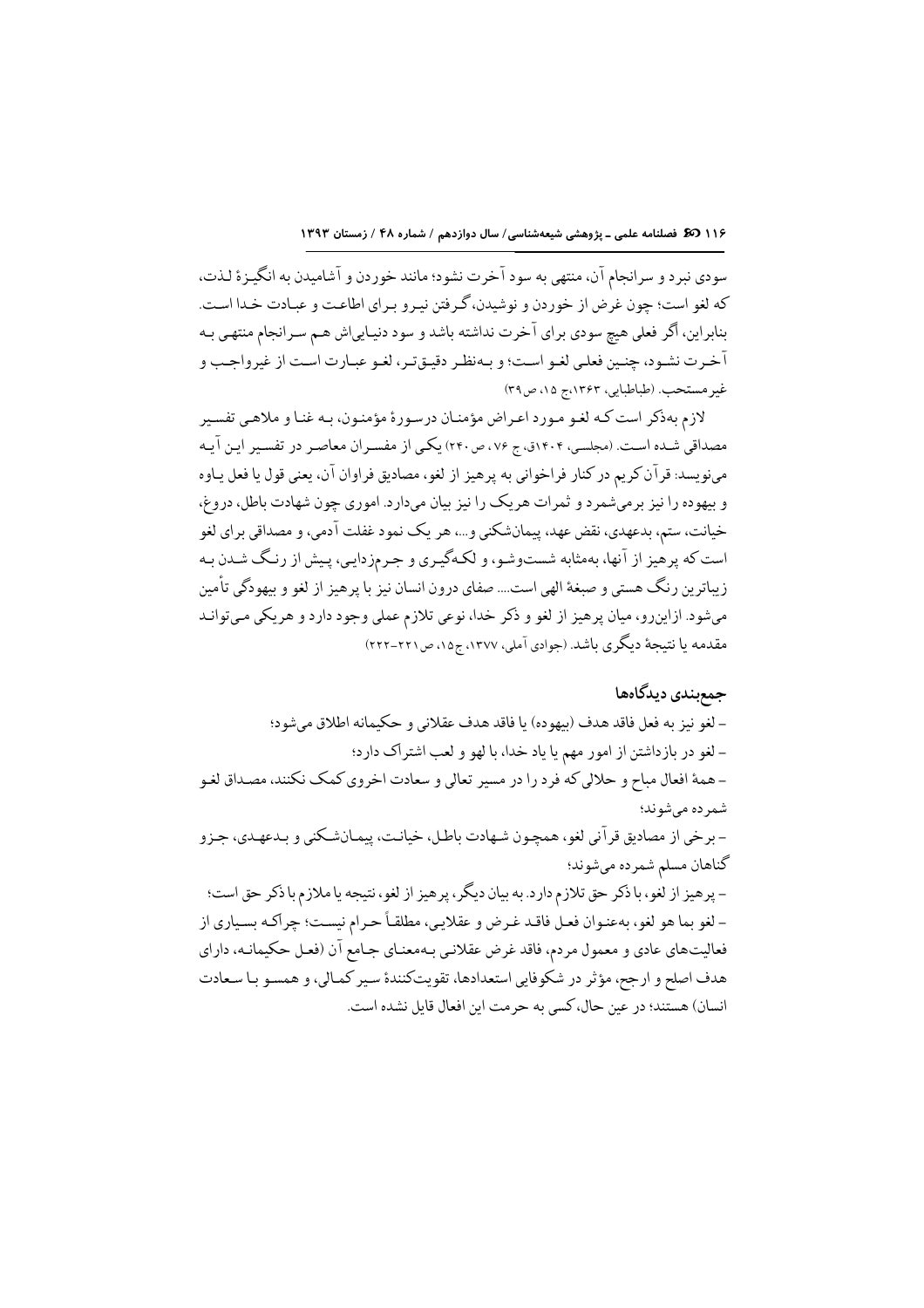سرگرمی و لهو در قرآن کریم I۱۷ ۲

### ۲-۴. قول زور

قران کریم در وصف مؤمنان نیکوکار میفرمایـد: والـذین لایشـهدون الـزور. (فرقـان،٧٢) بـراي این آیه، دو ترجمه ارائه شده است که طبق ترجمهٔ اول، معنای آیه ایـن اسـت: مؤمنـان کسـانی|نـد که گواهی دروغ نمیدهند؛ اما وطبق ترجمـهٔ دوم، معنـای ایـه ایـن اسـت: مؤمنـان، کسـانیانـد کـه در مجالس باطل شركت نمىكنند. (طباطبايي، ١٣۶٣، ج١٥، ص٣٢٧) بـديهي است كـه در ايـن بحـث، ترجمهٔ دوم ایه مورد نظر است. ایهٔ ۳۰ سورهٔ حج نیز مؤمنان را به پرهیز از قول زور امـر کـرده است.

کلمهٔ «زور» به معنیای انحیراف از حتی است. به همین دلیل، به دروغ و نینز هیر سیخن باطل دیگری زور اطلاق شـده اسـت. (همان، ج۱۴، ص٣٧١) قـول زور، ظـاهراً صـرف قـول و كـلام نيست؛ چون در برخي از روايات، افزون بر حضور در مجالس لغو، به غنا نيـز تفسـير شـده اسـت. (عاملي، ١٢٠٩ق، ج١٢، ص٢٢۶/ مجلسي، ١۴٠۴ق، ج٧۶، ص٢۴٠) مگر آنكه وجـه غالـب و مشخصـهٔ غنـا نيز كلام و قول باشد، كه البته مورد اختلاف است. احتمالاً به اعتبار مصداق (يعني غنـا) اسـت كـه این واژه در ردیف سایر واژگان عام، مورد استناد قرارگر فته است. صاحب تفسیر نمونه، با توجـه به ترجمهٔ دوم آیـه مـىنويسـد. «زور» معنـاى وسـيعى داردكـه يكـى از مصـاديق روشـن آن، طبـق روايات، غناست. ساير مجالس لهـو و لعـب، شـرب خمـر، دروغ، غيبـت و امثـال آن را نيـز دربـر می گیر د.

اگر هر دو ترجمه توامان مورد نظر باشند، معنای ایه این میشود: مؤمنان، کسانیاندکـه نـه در محلس باطل حضور می بایند و نه به لغـو و بیهـودگی آلـوده مـی شـوند. (مکـارم شـیرازی و همکـاران، ۱۳۸۱، ج۱۵، ص۱۶۵)

#### ٢-۵.عبث يا باطل

«عبث» در فارسي بهمعناي بيهودهكاري ياكار بيهـوده و بـيهـدف يـا فاقـد هـدف صـحيح اسـت. از این٫رو، شخص فاعل مختاری که با اراده کار میکنـد، و شـأنش ایـن اسـت کـه بـر ای کـارش منظـور خاصی در نظر گیر د، اگر در کارش چنن رفتار نکنـد، بعنبی هـدف صـحبحی را منظـور نظـر قـرار ندهد، كارش «عبث» خواهد بود. به بيان شهيد مطهري، ما انسانها كارهايمـان بـر دو قسـم اسـت: کار های عیث و پهوده که نتیجهای بر آنها مترتب نیست؛ یعنی در رساندن میا به کمیالاتی کیه در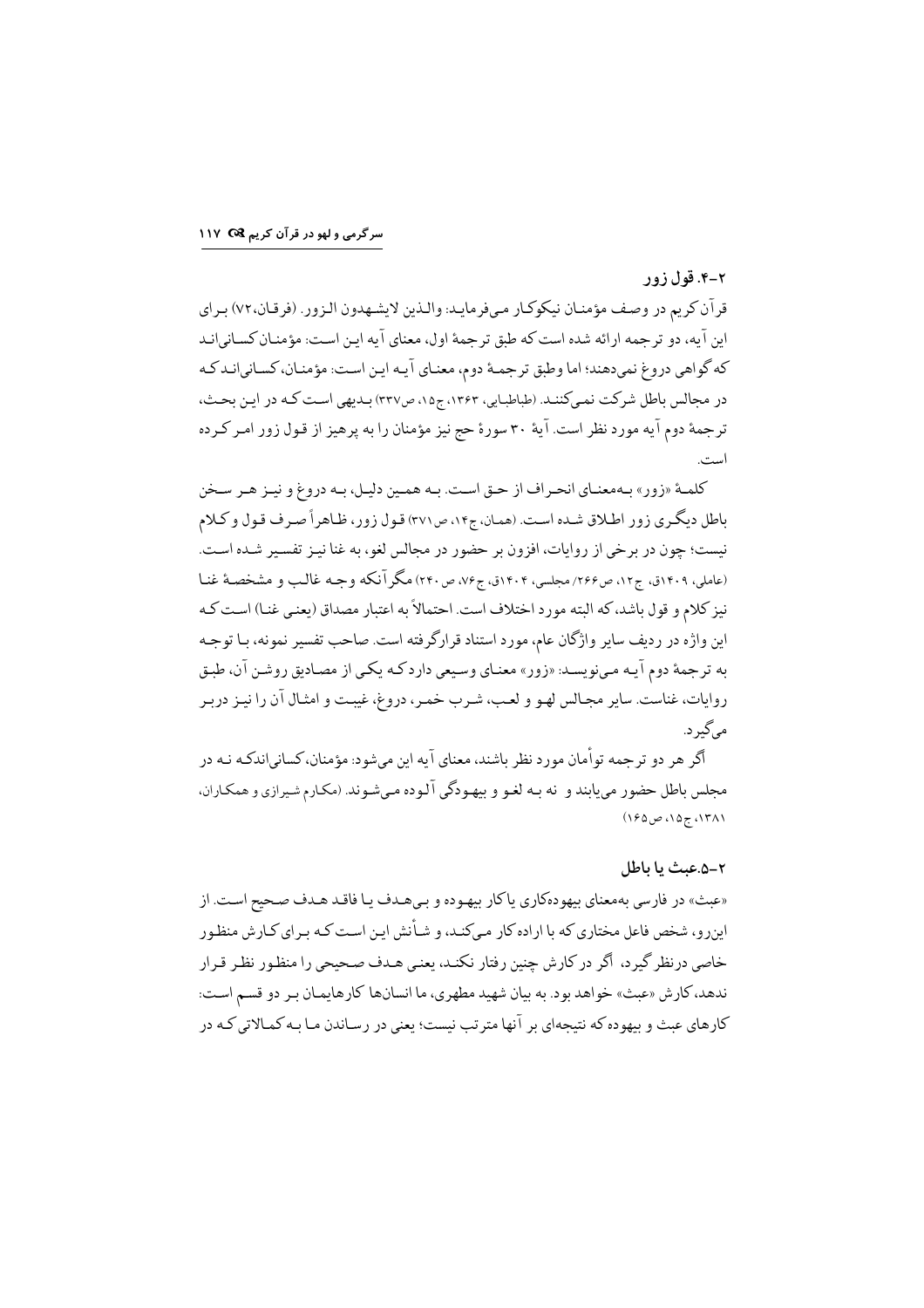استعداد ما هست، و به عبارت دیگر، در رساندن ما به سعادت واقعي هيچ تأثيري ندارند؛ و ديگر كارهاي بخردانه و عقل يسند كه نتايج خوب و مفيدي بهبار ميآورند و ما را به كمال شايشـتهمـان ميرسانند. نوع اول راكارهاي لغو و باطل و يوچ، و نوع دوم راكارهاي اصيل و حكيمانه ميiاميم. یس کار حکیمانهٔ ما انسانها عبارت است از کاری که ما را به کمال شایستهمان برساند. (مطهری، (۵۴۳ ج ۲، ص ۵۴۳)

كار عبث و لغو، در فقدان هدفمندي، اشتراك دارند. انسان در كارهاي عقلاني و منطقى خـود، هدف و غرضي دارد و در برابر هر «چرا؟» یک «براي» دارد؛ و اگر انسان، كاري كه انجام مىدهد، در برابر «چرا؟»، «براي» نداشته باشد، آن كار لغو و عبث و بيهـوده و پـوچ تلقـي مـيشـود. (همـو،  $($ ۴۶ ج ۱، ص $\sqrt{?}$ 

أيا ميتوان كاري يافت كه به هيچ معنا هدفمند نباشد؟ أيا عبث واقعي، يعني كار فاقد هـدف، امکان صدور از انسان دارد؟ شهید مطهری در پاسخ مینویسـد: حکمـا اثبـات کـردهانـدکـه عبـث واقعي- يعني اينكه كار انسان عـاري از هرگونـه غـرض و غـايتي باشـد ــ هـيچگـاه از انسـان صـادر نمی شو د و محال است که صادر پشود. همهٔ عیثها نسبی اند. مثلاً فعلی کـه از یـک شـوق خیـالی و یک ادراک خیالی بر انگیخته می شود و غایتی متناسب با همان شوق و همان ادراک دارد، نظر بـه اىنكە فاقد غاىت عقلانى است، «عىث» خواندە مى شود؛ ىعنى نسىت بە مىدائى كە از آن يدىد آمدە است عيث نسبت؛ اما نسبت به مبدائي كه از آن يديد نيامده است و شايسته بود از آن يديـد آيـد، عبث است. نقطه مقابل عبث، «حكمت» است. فعل حكيمانه فعلى است كه حتى بهطور نسبي نيـز فاقد غايت و غرض نباشد؛ و به عبارت ديگر ، غرض معقول داشته باشـد و افـزون بـر آن، تـوأم بـا انتخاب اصلح و ارجح بوده باشد.

يس حكيمانه بودن فعل انسان، بستگي دارد به غايت داشتن و غرض داشتن آن؛ آن هم غايت و غرض عقل پسند که با تشخیص اصلح و ارجح تواًم باشد. بنابراین انسان حکیم انسانی است کـه اولاً در كار خود، غايت و غرضي دارد؛ ثانياً در ميان هـدفهـا و غـرضهـا، اصـلح و ارجـح را انتخـاب میکند؛ ثالثاً برای وصول به غرض اصلح و ارجح، بهترین وسیله و نزدیکترین راه را برمـیگزینـد. (همان)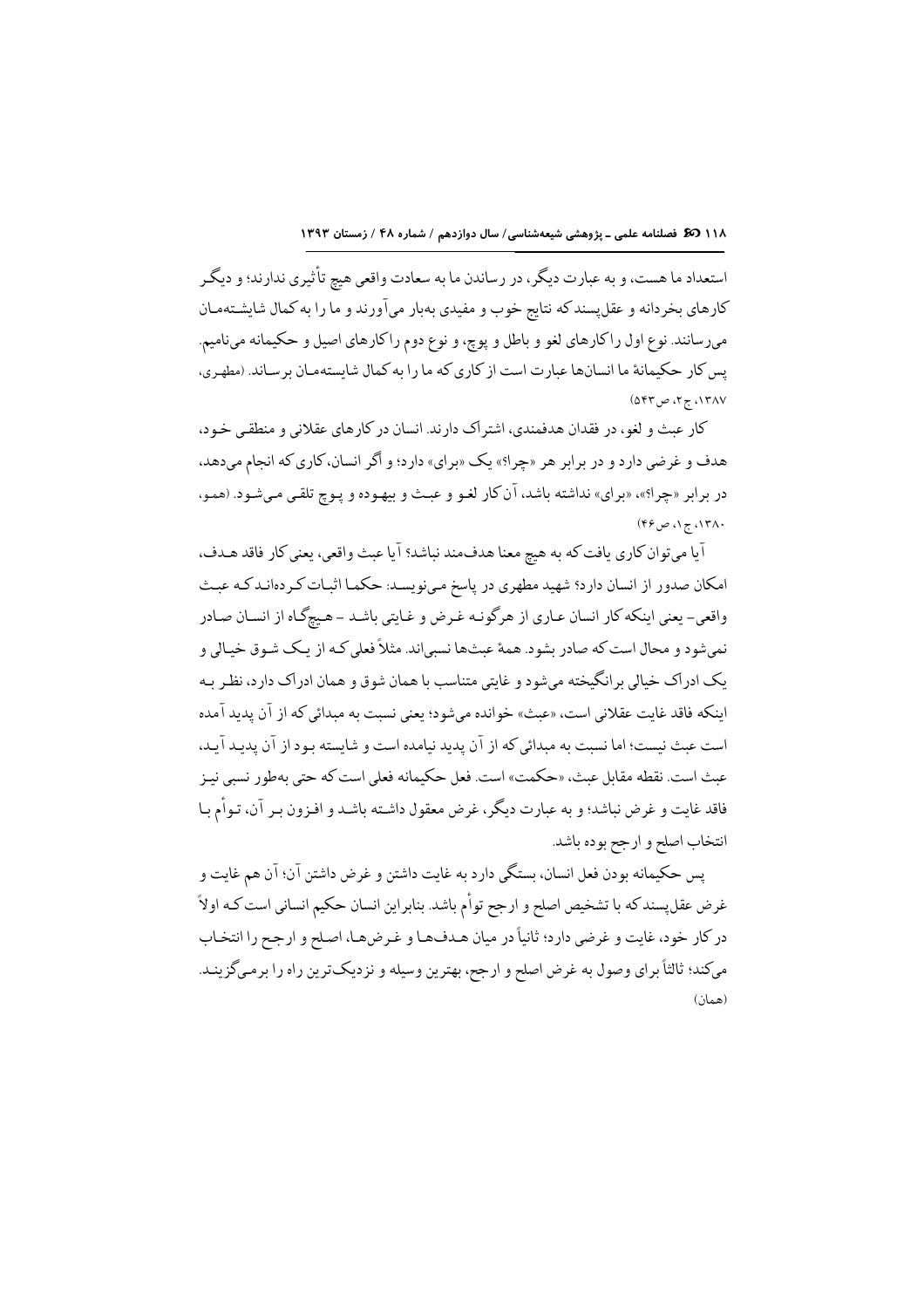### جمع بندى ديدگاهها

- عبث، كار فاقد هدف يا فاقد هدف صحيح عقلاني يا فاقد نتيجة خوب و مفيد است؛ - عبث، كاري است كه ما را به كمال شايستهمان يا سعادت واقعى نمىرساند؛ - عبث بودن یا نبودن، امری نسبی است و هیچ فعلی بهطور مطلق، عبـث، یعنـی بـیهـدف نیسـت. ازاینرو، بازی کودکانه نسبت بهقوهٔ خیال، هدفمند و ارضاکننده، و نسبت بهعقـل، عبـث و بیهـوده است. بر اين اساس، أگر هدف بايستهٔ مومن «قرب الى الله» باشد، هر فعلى كه در اين مسير اخلال يا مانعت ايجاد كند، عيث خواهد بود؛

– فعل حکیمانه در برابر فعل عیث، سه ویژگی دارد: دارا بودن غیرض و هیدف معقبول؛ انتخیاب اصلح و ارجح (يعني در ميان اهداف و اغراض محتمل، هدف و غرض اصلح و ارجح داشته باشد)؛ و انتخاب بهترين شيوه و طريق براي وصول به هدف و غرض ارجح.

۳. نکات مستفاد از تحلیل کلیدو اژهها

– وجه مشترک همهٔ عناوین یادشده، فقدان هدفمندی عقلانی و حکیمانه است. – فعل حکیمانه، یعنی دارای هدفمندی متناسب عقلانی، اصلح و ارجح بـودن هـدف منتخـب در مقايسه با اهداف ديگر، عينيت و تحقـق در قالـب بهتـرين شـيوه و طريـق ممكـن (توجيـه يـذيري عقلاني)، مؤثر در رشد و كمال انساني، مؤثر در نيل انسان به سعادت واقعي و مدلل بودن يا داشـتن پاسخ برايچرايي انجام.

– وجه مشترک دیگر معنای مستفاد از این مفاهیم، بازداشتن از امر مهم، بازداشـتن از یـاد خـدا، انصراف از حق، سوق دادن به گناه و فساد، سست کردن اراده و جزم، و برخی دیگر از کارکردهای منفي است.

– هدفمندي و بيهدفي فعل، امري نسبي است. يک فعل به اعتبار يکي از قواي نفساني، همچـون خيال، هدفمند، و نسبت به قـوة ديگـر، يعنـي عقـل، فاقـد هـدف، بيهـوده يـا فاقـد هـدف معقـول و حكيمانه خواهد بود. لازم بهذكر است كه غايتمندي فعل، گاه نسبتبه قوة فاعلة آن و گاه نسىتىه انسان و غايات مطلوب او سنجيده ميشود. ازاينرو، يک فعل لهوي برخاسته از قوة خيال، بەرغم داشتن غايت و نتيجه متناسب با اين قوه، ممكن است بهدليل بازدارندگي از غايـات متعـالي انسـان، فعلى عبث و فاقد نتيجه و هدف عقلاني و حكيمانه باشد.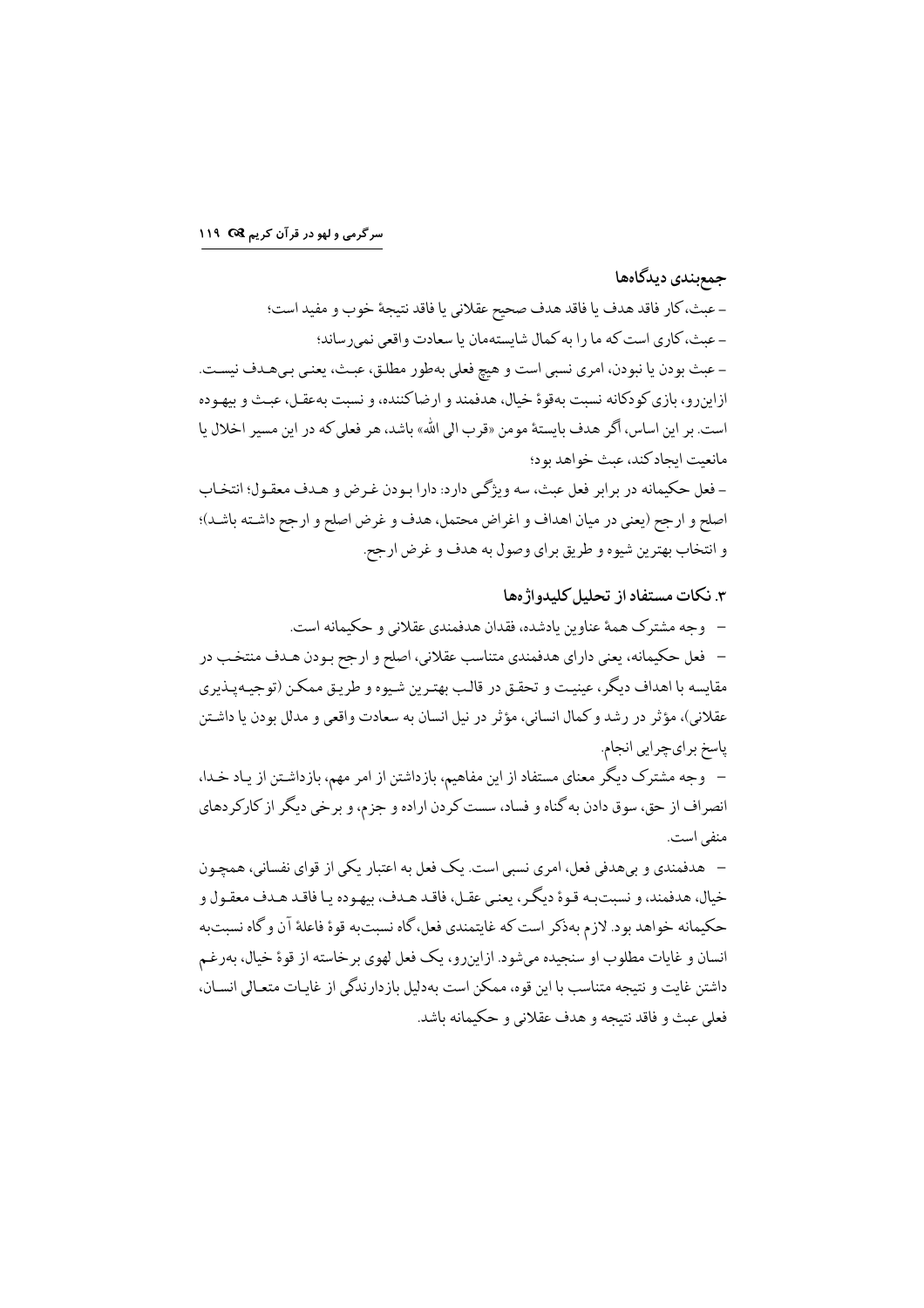**۱۲۰ ( کرینگ ف**صلنامه علمی ـ پژوهشی شیعهشناسی/ سال دوازدهم / شماره ۴۸ / زمستان ۱۳۹۳

سرگرمي و تفريح بـا همـهٔ مصـاديق متعـدد و متكثـر آن، در صـورت داشـتن هـدف و كـاركرد عقلانی (= مفید برای جسم و روح، مـؤثر در شـكوفایی اسـتعدادها، دارای تـأثیر مثبـت در زنـدگی دنیوي، همسو با سعادت اخروي يا دستكم عدم تعارض بـا آن، و مطلوبيـت ابـزاري بـراي نيـل بـه غايات مقصود يا توجيه يذيري بر اساس عقلانيت ابزاري و منطق وسيله و هدفي) از شمول مصداقي عناوين چندگانهٔ يادشده خارج خواهد شد.

– هـدف در هـر جامعـه، گـروه، قلمـرو فرهنگـي و حـوزهٔ معنـايي، بـر اسـاس نظـام ارزشـي و ايدئولوژي غالب و پذيرفتهشده انتخاب مي شود. بـه بيـان ديگـر، انتخـاب هـدف عمومـاً و هـدف، اصلح و ارجح خصوصاً بر اساس معيارهاي فرهنگي (جهانبيني و نظام ارزشي) مـورد قبـول جمـع صورت میگیرد. وسیله و ابزار نیل به هدف نیز بر اساس عقل، تجربـه و عـرف انتخـاب مـیشـود. بديهي است كه مبناي انتخاب هدف و ارزيابي نسبت ميان هدف و وسيله در اسلام، نظام اعتقادي، ارزشي و هنجاري آن خواهد بود. درجامعهٔ اسلامي نيـز قاعـدتاً همـهٔ نيازهـا، از جملـه نيازهـاي تفریحی و تفننی، در چهارچوب معیارهای برگرفته از شریعت یا مـورد تأییـد آن، ارضـا و تـأمین خواهد شد.

– سرگرمي و تفريح بهعنوان يک فعل ارادي و اختياري، بـهطـور مطلـق خـالي از هـدف نيسـت. داشتن هدف خیالی نیز هرچند در مقایسه با هدف عقلانی مرجوح است، اما بـهتنهـایی نمـیتوانـد ملاك ممنوعيت فعل باشد. ارضاي قوة خيال، أكر ملازم يا منجر به تضييع عمر، غفلت از وظـايف مهم، انصراف توجه از ياد خدا و وظايف بندگي، افزايش استعداد بـراي سـوقيـابي بـه فسـاد و انحراف، اخلال در روند عادي زندگي، ايجاد مانع در مسير نيل به كمال و سعادت و ... نشـود، قطعـاً حرام نخواهد بود. لازم بهذكر است كه «بازداشتن از ياد خدا» يا «انصراف توجه از ياد خدا» بهدليل اشتغال به افعال عادي، در صورتي كه جنبة موقت و حـال (در مقابـل ملكـه) داشـته باشـد، حرام نخواهد بود.

– كليديترين واژه از واژگان پنجگانـهٔ يادشـده كـه- غالب فقهـا بـراي اثبـات حرمـت برخي از مصاديق سرگرمي همچون غنا بدان تمسك جستهاند- واژهٔ «لهو» است. بـارزترين ويژگي لهـو بـر اساس آراي اهل لغت و مفسران، بازداشتن از امر مهم يا ياد خـدا (جنبـهٔ سـلبي)، يـا افـزون بـرآن، سوق يابي به گناه و معصيت (جنبهٔ ايجابي) است. برخي نيز عوارض و لواحق غيرمجاز كه غالباً فعل لهوي را همراهي ميكنند، مشخصة بارز لهو يا مصاديق محرّم آن ذكر كردهاند.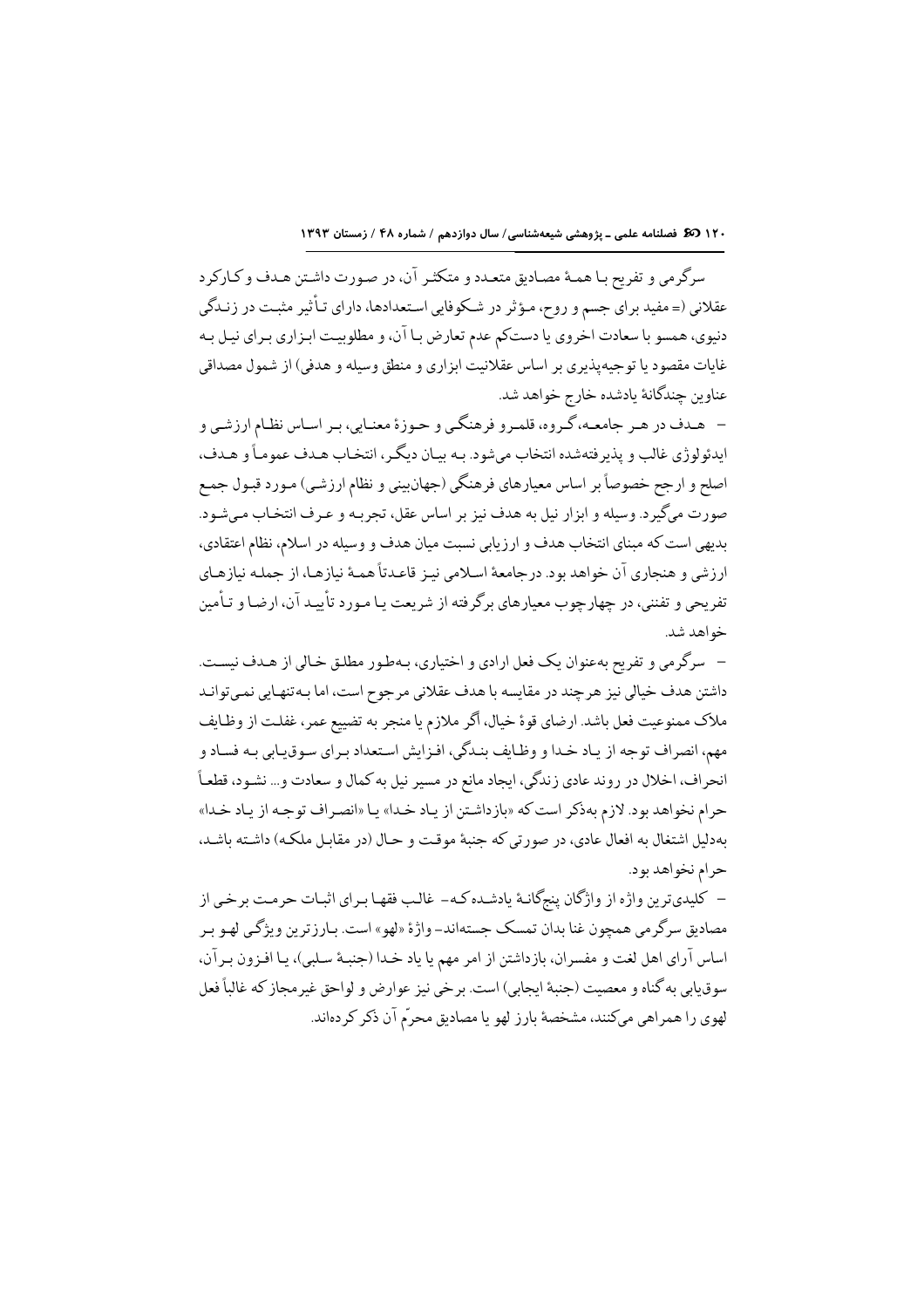سرگرمی و لهو در قرآن کریم I۲۱ Q

– بازداشتن از امرمهم، یک ویژگی نسبی است که به اعتبارات مختلف، تغییر مییابد. برای مثال، برای گروههایی همچون کودکان، شـاغلان بـزرگـسـال در ايـام تعطيـل يـا ايـام خسـتگي و ملالـت، بازنشستگان، بیکاران، بیماران و… شاید هیچ مهمی جـز سـرگرمی و تفـریح بـرای پرکـردن اوقـات فراغت، رهايي از وضع موجود، استراحت و آرامش و رفع ملالت و خستگي وجود نداشته باشـد. لازم بهذكر است كه معيار «مهم و غيرمهم» بودن يك امر، گـاه موقعيت، شـرايط و احـوالات شخصي كنشگر است. در اين صورت، نسبي بـودن آن اجتنـابنايـذير خواهـد بـود. و گـاه معيـار و مرجع آن، نظام ارزشي حاكم يا مقبول، و غايات متعالى انسان است. در اين صورت، امـر مهـم و غیرمهم، معیار مطلق خواهد یافت. اموری برای همه مهم است یا باید مهم شمرده شـود؛ هـرچنـد در عمل تنها بر خي بدان التفات و توحه كنند.

– چنین بهنظر میرسدکه ویژگی بازداشتن از امر مهم مندرج در معنای لهـو،کـه محمـل ترتـب حکم حرمت بر آن قرار گرفته است، مطلق مهم نیست؛ بلکه بازداشتن از یاد خدا، تقرب الی الله، بندگي و امتثال فرامين حق، و بهطور كلي، محروم ساختن فرد از نيل بـه درجـات كمـال و سـعادت است. بيشك، چنين ثمرهاي محصول و معلول آلودگي فعل به گناه و تعـدي از حـدود الهـي اسـت. طبق روایتی، همهٔ سرگرمیها و لهویاتی که همچون غنا، تار زدن و اصرار بر گناهان صغیره، انسـان را از یاد خدا باز دارد، ممنوع شمرده شدهاند. (عاملی، ۱۴۰۹ق، ج۱۵، ص۳۳۱)

– عنوان ثانوي مترتبي كه سرگرمي و تفريح را با همهٔ مصاديق متعدد آن، از حالت اباحـهٔ اولـي خارج ميسازد و متعلق حكم حرمت قـرار مـيدهـد، «بازدارنـدگي از يـاد خـدا و تقـرب الـي الله» است. بهطور کلی، در منطق اسلام، هر فعلی که مستقیم و غیرمستقیم به چنـین نتیجـهای بینجامـد، ممنوع و محرّم خواهد بود. متقابلاً، أكر سرگرمي و تفريح، وسيلهاي براي حصول آمادگي بيشتر در مسیر تعالی و تقرب شمرده شود و مستقیم و غیرمستقیم، در ایصال فرد به این غایت مقصود مـؤثر .<br>باشد، محکوم به حکم استحباب یا احیاناً وجوب خواهد شـد. بـدیهی اسـت کـه سـرگرمی در ایـن صورت، عنوان ثانوي «زمينهساز، تسهيل كننـده يـا تقويـتكننـدة فـرد در مسـير نيـل بـه كمـال» را خواهد بافت.

– بالاتر اینکه، با فرض ترتب عنوان «لهو» بر مطلق فعالیتها و اشتغالات مفرح و سـرگرمکننـده نیز تنها برخی از مصادیق آن بهدلیل تولید آثار و کارکردهای منفی و مخرب، حرام خواهند بـود و مصاديق ديگر، باز به اعتبار ترتب آثار خاص و ملاحظات ثانوي، مكروه يا مستحب خواهند بود.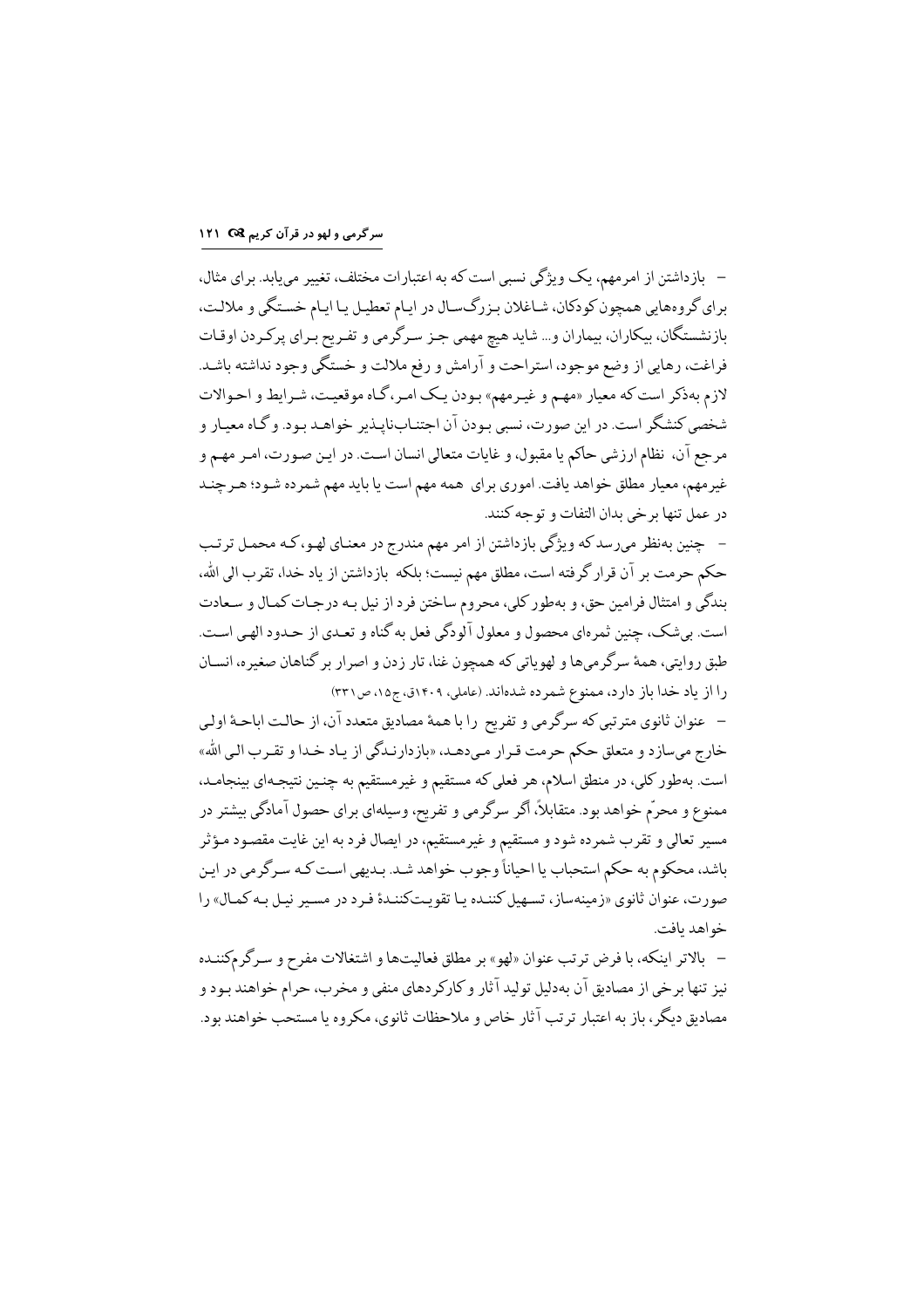– بر طبق روايات و مباني فقهي، ترتب عنوان «لهو»، بهخودي،خود، موجب حرمت فعـل شـود؛ چراکه اگر چنین بود، موارد استثناشده توجیه ناپذیر مینمود. روشن است که در قاموس شـریعت، حرام بما هو حرام، استثناناپذیر است. چنـانکـه پـیش5ـر بیـان شـد، پیـامبر اکـرم <sup>عَلِيُوْل</sup>اً در روايتـي میفرماید: هر لهوی که مؤمن انجام میدهد، باطل [بیفایـده یـا بـدون ثـواب] اسـت، مگـر در سـه مورد: تربیت اسب، تیراندازی و اختلاط با همسر، که حقانـد. (همـان، ج١١، ص٤٩٣) امـام بـاقر لَكِيْلًا نيز طبق روايتي فرمود: لهو مؤمن در سه چيز است: كامجويي از همسر، شوخي با دوستان و اقامـهٔ نماز شب. (مجلسي، ۱۴۰۴ق، ج۱۰۰، ص۲۲۰) اطلاق لهو بر نماز شب، احتمالاً بهدليل شـاديآفرينـي و بهجتزایی آن است. بر این اساس، آنچه حکم فقهی و اخلاقی لهو را تعیین میکند، نه نفس آن،که نتبجه و «ما بلهی عنه» است.

– در برخي ديدگاهها، ويژگي غفلتزايي سرگرمي، مانع حليت آن در شريعت شمرده شده است. تردیدی نیست که غفلت بهمعنای کاهش توجه از یاد خداونـد بـههنگـام اشـتغال بـه افعـال عـادي غیرعبادی، اختصاصی به سرگرمی و تفریح ندارد. ازاینرو، ظاهر ادلـه، غفلـت بـهمعنـای فراموشـی كامل از ياد خدا راكه در نتيجة انغمار و زيادهروي در لهويات حاصل مي شود، ممنـوع شـمر دهانـد. تر دیدی نیست که تغافل بهمعنای غفلت موقت و آگاهانه در نتیجهٔ اشتغال به افعال غیر عبـادی نیـز دستکم برای مؤمنان عادی مذموم شمرده نشده است؛ اگرچه ممکن است مانع نیل به مراتب عالی كمال ىاشد.

- لازم بهذكـر اسـت كـه «بازداشـتن از يـاد خـدا» بـهعنـوان نتيجـهٔ بـارز لهـو محـرّم، امـري تدريجيالوقوع است، نه آنيالحصول بي شک، اشتغال فرد به برخي از فعاليتهاي لهـوي، تـدريجاً آمادگی روحی او برای ایفای وظایف بندگی و امتثال فرامین حق (انجام واجبات و ترک محرمات) را از وی سلب، و متقابلاً جرئت و جسارت در ارتکاب گناه و معصیت و سر باز زدن از اقتضائات فرهنگ دینی را در وی تشدید و تقویت میکند.

– تقریباً مورد وفاق است که داشتن هدف عقلانی و ترتب نتـایج مفیـد و مثبـت، اگـر فعـل را از موضوع و عنوان لهو و لعب خارج نسازد، قطعاً از حکم خاص آن، يعني حرمت، خارج ميسازد. – برخي فقها نيز كميّت اشتغال به فعل سرگرمي، يعني انغمار و زيادهروي را ملاك انـدارج فعـل تحت عنوان لهو مَنهيِّ تلقي كردهاند. ازاينررو، فعاليتهـاي تفريحـي سـرگرمكننـده، در صـورتي كـه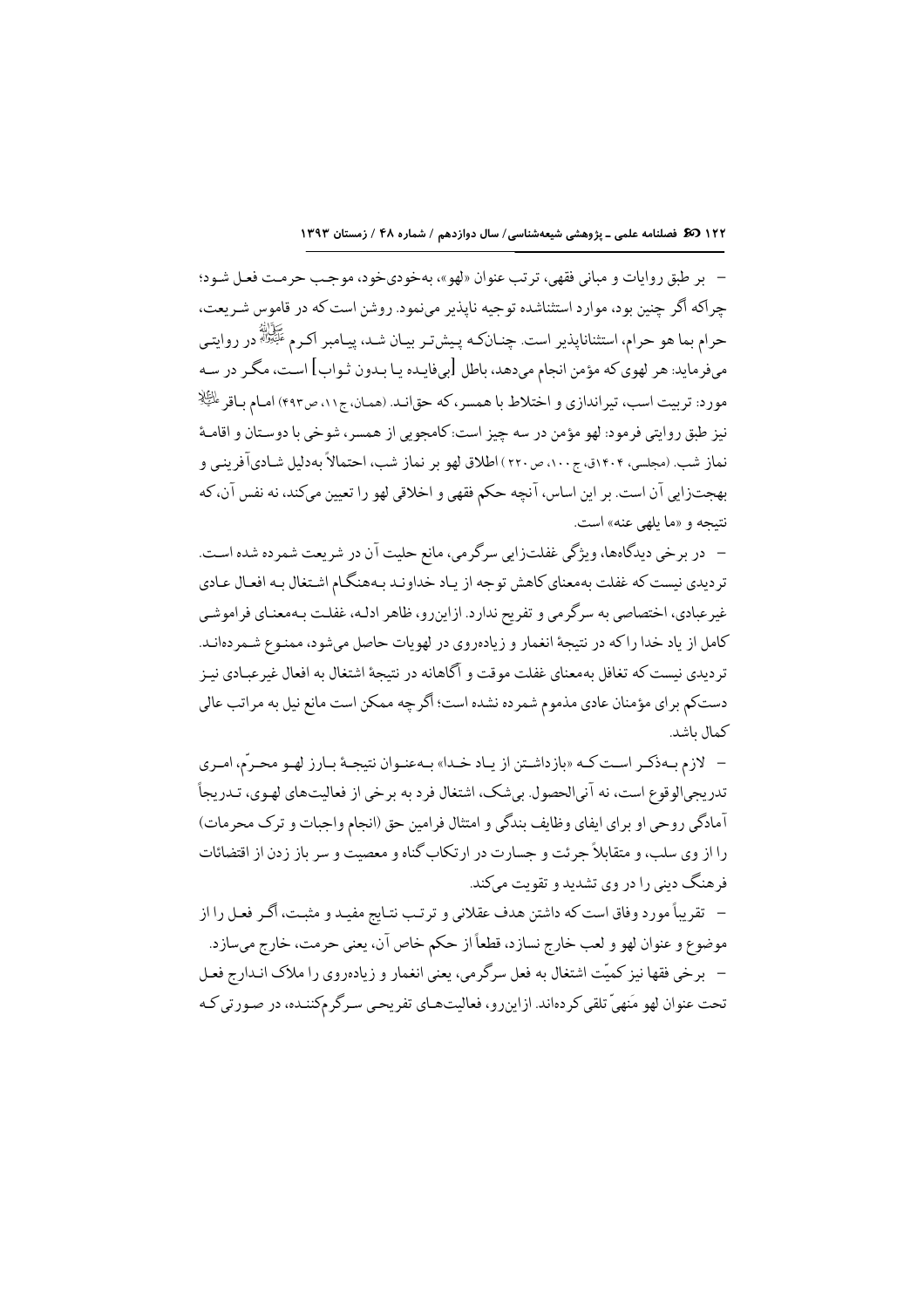# سرگرمی و لهو در قرآن کریم 1۲۳ M

افزون بر رعايت شـرايط خـاص، بـا اعتـدال و ميانـهروي و پرهيـز از افـراط همـراه باشـند، مبـاح خواهند بود. تردیدی نیست که همین افراط، خود یکی از عوامل بازداشتن فرد از امور مهم است. – طبق معیارهای فقهی، تبدّل موضوع تحت تأثیر زمان و مکان، به تغییر عنوان و حکم مربـوط خواهد انجامید. برای مثال، بازی شطرنج که به اعتبار داشتن عنوان قمار حرام شـمرده شـده اسـت، هنگامي كه عنوان يازي فكري و سرگرمي په خود يگيرد، محاز خواهد شد. – نکتهٔ پایانی اینکه سرگرمی و تفریح، اگر پاسخی بـه یـک نیـاز اصـیل باشـد، قاعـدتأ ارزشـمند خواهد بود؛ چون ارزش، مفهومي است اضافي كه از تعلق نيازها، اميـال و خواسـتههـاي انسـان بـه فعل یا شيء مورد رغبت یا هر موجود ديگري كه داراي ميل و رغبت باشد، انتزاع مـيگـردد. (دفتـر همکاری حوزه و دانشگاه، ۱۳۶۴، ص۱۵۲) ازاین رو، ارزش مبیّن مطلوبیت است؛ و اگر امری در جهت رفع و تأمین نیازهای اصیل انسان–اعم از نیازهای جسمانی و روحانی و مادی و معنوی مؤثر افتد، ار ز شمند خواهد بود.

### نتىحەگىر ي

تردیدی نیست که طبق قواعد اصولی، اصل اولی در همهٔ اشتغالات سرگرمکننده و تفریحی، اعم از گونههای مختلف ورزش، بازی، طنز، فکاهی، شوخی، مسابقات، مشاهدهٔ برنامههای سرگرمکننده، مطالعه مطالب مفرح و…، «اباحه» است. به بيان ديگر، عنوان تفريح و سرگرمي، في نفسه و بالذات و عاری از هر قید و صفت دیگر، موضوع و متعلق هیچیک از احکام ترجیحی چهارگانهٔ تکلیفی [=وجوب، استحباب، حرمت و كراهت] نيست؛ يعني از جمله موضوعاتي نيست كه حكم شرعي به طبیعت عریان آن، قطع نظر از هر عارضه و ویژگی، تعلق گرفته باشد. ازاینررو، ترتب هر حکم بر عنوان سرگرمي با مصاديق متكثري كه عرفاً در ذيل آنها جاي ميگيرند، تابع عوارض، ويژگيهـا، مقارنات، ملزومات، اغراض، احوال، نتايج و آثار و تحقق عناوين ثانوي است، كـه بـالطبع احكـام متناسب را اقتضا میکند. بر این اساس، سرگرمی و تفریح بـهعنـوان فعـل، در صـورتی کـه مقتـرن و مقارن با مفسدهٔ شرعی یا عقلی، همچون ارتکاب معصیت، نقـض حـریمهـای اخلاقـی، اضـرار بـه نفس، بازماندن از وظایف واجب، تعدي به حریم و حقوق دیگران، تضییع عمر، تحمیل هزینههاي مسرفانه و امثال آن باشد، لهو و حرام، خواهد بود؛ و در صورت عاری بودن از مفسده، یا بالاتر از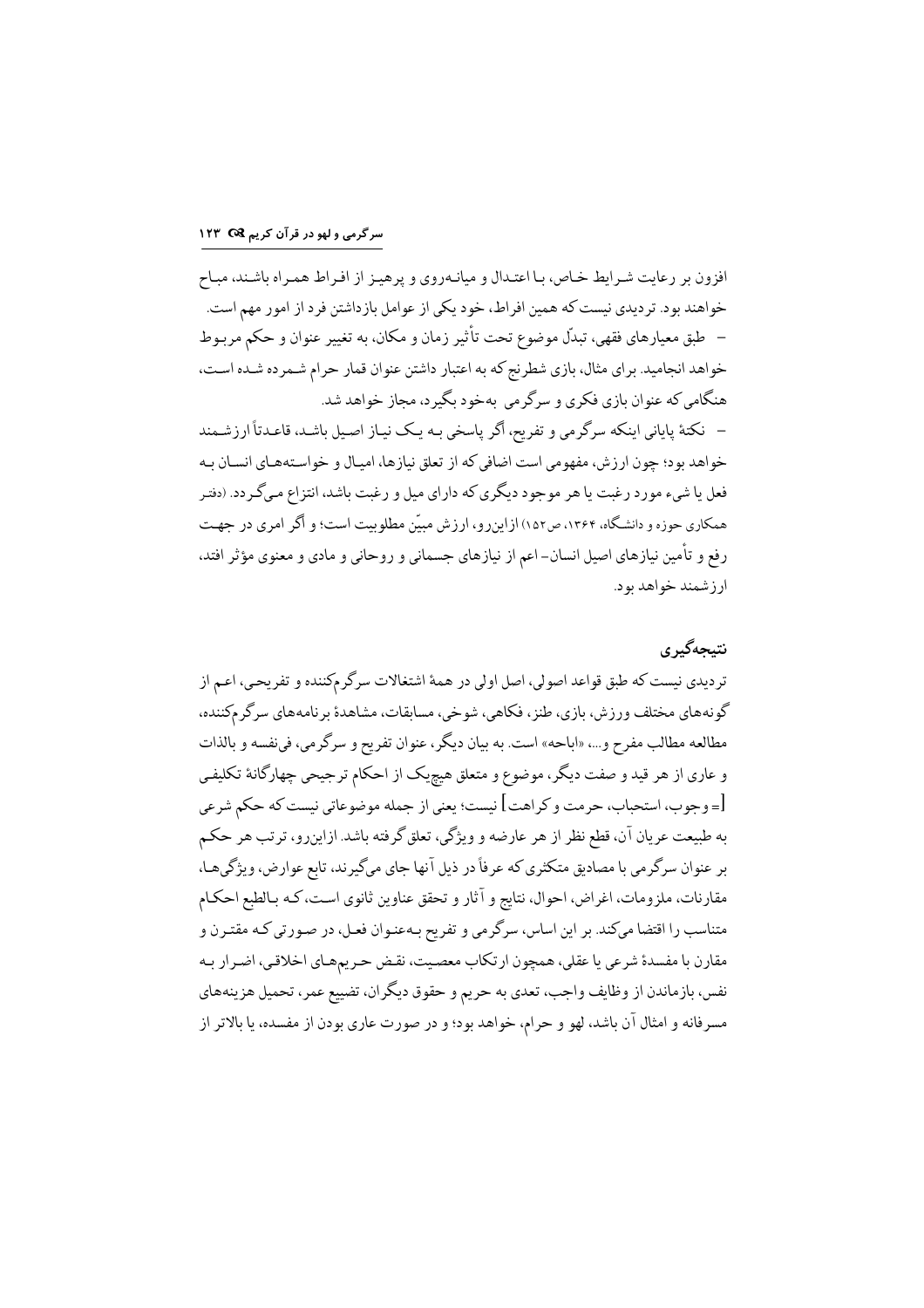آن، تأمین منافع و مصالح شرعی و عقلی و تولید آثار و نتایج قابل توجـه، همچـون درمـان بیمـاری، تجديد قوا، تمدد اعصاب، كسب نشاط روحي، انصراف توجه از اشتغالات فرساينده، تقويت قـواي جسمي، پركردن اوقات فراغت، حصول آمادگي براي انجام امور مهم و امثال آن، مستحب، و بلكه در مواردي واجب خواهد بود. ازاينرو، سرگرمي و تفريح به اعتبارات مختلف، مشمول احكام پنجگانهٔ تکلیفی است. در صورت شک در حکم نیز بـه اصل عملـی، یعنـی «برائـت» تمسـک می شو د.

همچنین تردید نیست که برخی از سرگرمیهای رایج، اعم از رسانهای و غیررسانهای موجود و متعارف، مصاديق بارز لهو و لعب محرّم [با معيار فقه اسلامي] هستند و هيچ محملي براي توجيه آنها وجود ندارد؛ اما غالب و بيشتر مصاديق آن، اگر لهو و لعب هـم باشـند، قطعـاً مـذموم و مَنهـيّ نیستند. ازاینرو، اگر بازداشتن از انجام امور مهم، فقدان غرض عقلائی، بـیاهمیـت بـودن نتـایج، و اموري از اين دست را شاخص لهو و لعب بودن يک عمل بينگاريم، ترتب اين عنوان، به اعتبـارات و حيثيات مختلفي نسبيت خواهد يافت. بازداشتن از ياد حق–كـه برخـي بـهعنـوان معـرف لهـو و لعب بدان اشاره كردهاند- نيز تنها در مورد سرگرميهاي غفلتزا، انحرافي و گنـاهآلـود صـدق تـام دارد. بر اين اساس، حكم فقهي و اخلاقي لهو و لعب و مفـاهيم مشـابه، بـيش از تحليـل مفهـومي و مصداقي، تابع نوع و درجة «ما يلهي عنه»، و نتيجة مترتب بر آنهاست.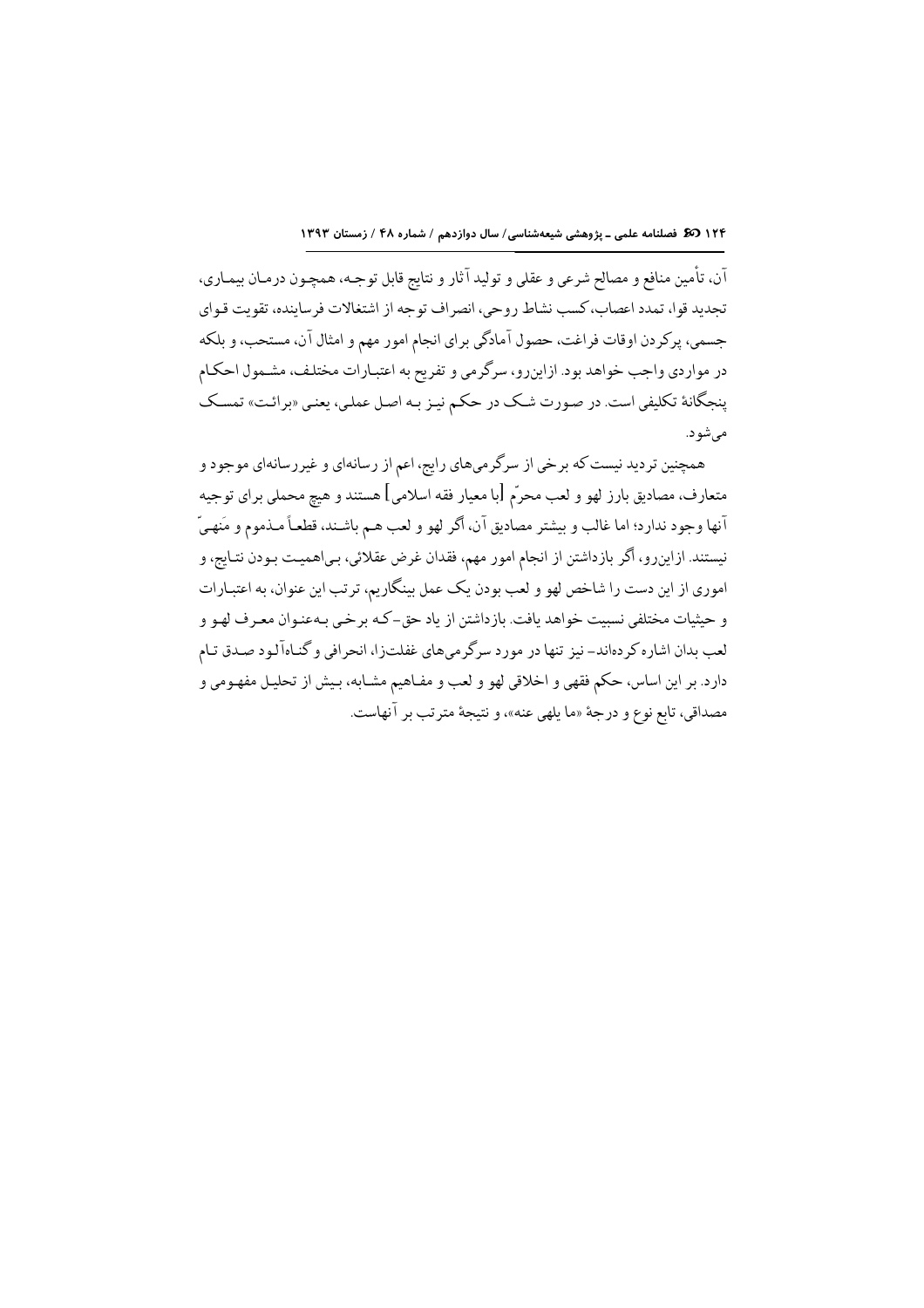سرگرمی و لهو در قرآن کریم 1۲۵ ۲۵

فهرست منابع ۱.آذرنوش، آذرتاش، **فرهنگ معاصر عربی- فارسی** (بر اساس فرهنگ عربی-انگلیسی هانسور)، چـاپ سـوم، تهران، نشر ني، ١٣٨١. ۲. انصاری الدزفولی، شیخ مرتضی، **کتاب المکاسب**، قم، دورهٔ۳ جلدی، منشورات دار الذخائر، ۱۴۱۱ق. ۳.بعلبکي، روحي، المورد، قاموس عربي-انکليزي، بيروت، دارالعلم للملايين، ١٩٩٠م. ۴.جرجاني، الشريف على ين محمد، كتاب التعريفات، الطبعة الثالثة، بيروت، دارالكتب العلميه، ١٤٠٨ق. ۰.داغب الاصفهاني، **مفردات الفاظ القر** آن، تحقيق، صفوان عدنان داوودي، دمشق، دارالقلم، ۱۴۱۶ق. ۶.جوادي آملي، عبدالله، **تفسير موضوعي قر آن كريم**، (مبادي اخلاق در قرآن)، قم، مركز نشر اسراء، ۱۳۷۷. ۰.دفتر همکاري حوزه و دانشگاه، **در آمدي بر حقوق اسـلامي**، قـم، دفتـر انتشـارات اسـلامي وابسـته بـه جامعـهٔ مدرسين حوزة علمية قم،١٣۶۴. ۸.سجادی، سیدجعفر، فرهنگ معارف اسلامی، تهر ان، شرکت مؤلفان و متر جمان ایر انی، ۱۳۶۳. ۹.طباطبايي، محمدحسين، **تفسير الميزان**، ترجمة سيدمحمدباقر موسوى همـداني، قـم، دفتـر انتشـارات اسـلامي وابسته به جامعة مدرسين حوزة علمية قم،١٣۶٣. ۱۰ طبرسي، فضلبن حسن، مجمع البيان في تفسير القرآن، چاپ سوم، تهران، ناصر خسرو، ۱۳۷۲. ۱۱.طریحی، فخرالدین، **مجمع البحرین**، تهران، دفتر نشر فرهنگ اسلامی، ۱۴۱۴ق. ١٢.عاملي (شيخحر)، محمدبنحسن، تفصيل وسائل الشيعة الى تحصيل مسـائل الشـريعـة، دورة ٣٠جلدي، قـم، مؤسسة آلالست، ۱۴۰۹ق. ١٣.عبده، الشيخ محمد، **تفسير القر آن الكريم** (الشهير بتفسير المنار)، تأليف محمد رشيد رضا، الطبعــة الثالثــة، مصر، دارالمنار، ۱۳۶۷ق. ۱۴.عمید، حسن، **فرهنگ فارسی**، چاپ هجدهم ، تهران، امیرکبیر، ۱۳۶۲. ۱۵.فراهیدی، خلیل، **کتاب العین**، چاپ دوم، قم، نشر هجرت، ۱۴۱۰ق. ۱۶.فضلالله، محمدحسین، فقه و زندگی، ترجمهٔ، مجید مرادی، قم، دار الملاک، ۱۳۸۰. ١٧.مجلسي، محمدباقر، **بحار الانوار**، بيروت، مؤسسة الوفاء، ١٤٠٤ق. ۱۸.مرکز پژوهشهای اسلامی صداوسیما، **پژوهشی دربارهٔ طنز در شریعت و اخلاق**، قم، بوستان کتاب، ۱۳۸۱. ١٩.مصباح يـزدي، محمـدتقي، معـارف قـرآن (خداشناسـي)،چاپ پـنجم، قـم: مؤسسـهٔ آموزشـي و پژوهشـي امـام خميني څُنهُ، ۱۳۸۴. ۲۰. \_\_\_\_\_\_\_\_، ا**خلاق در قر آن**، ج۳، قم، مؤسسهٔ آموزشی و یژوهشی امام خمینی رضی است.